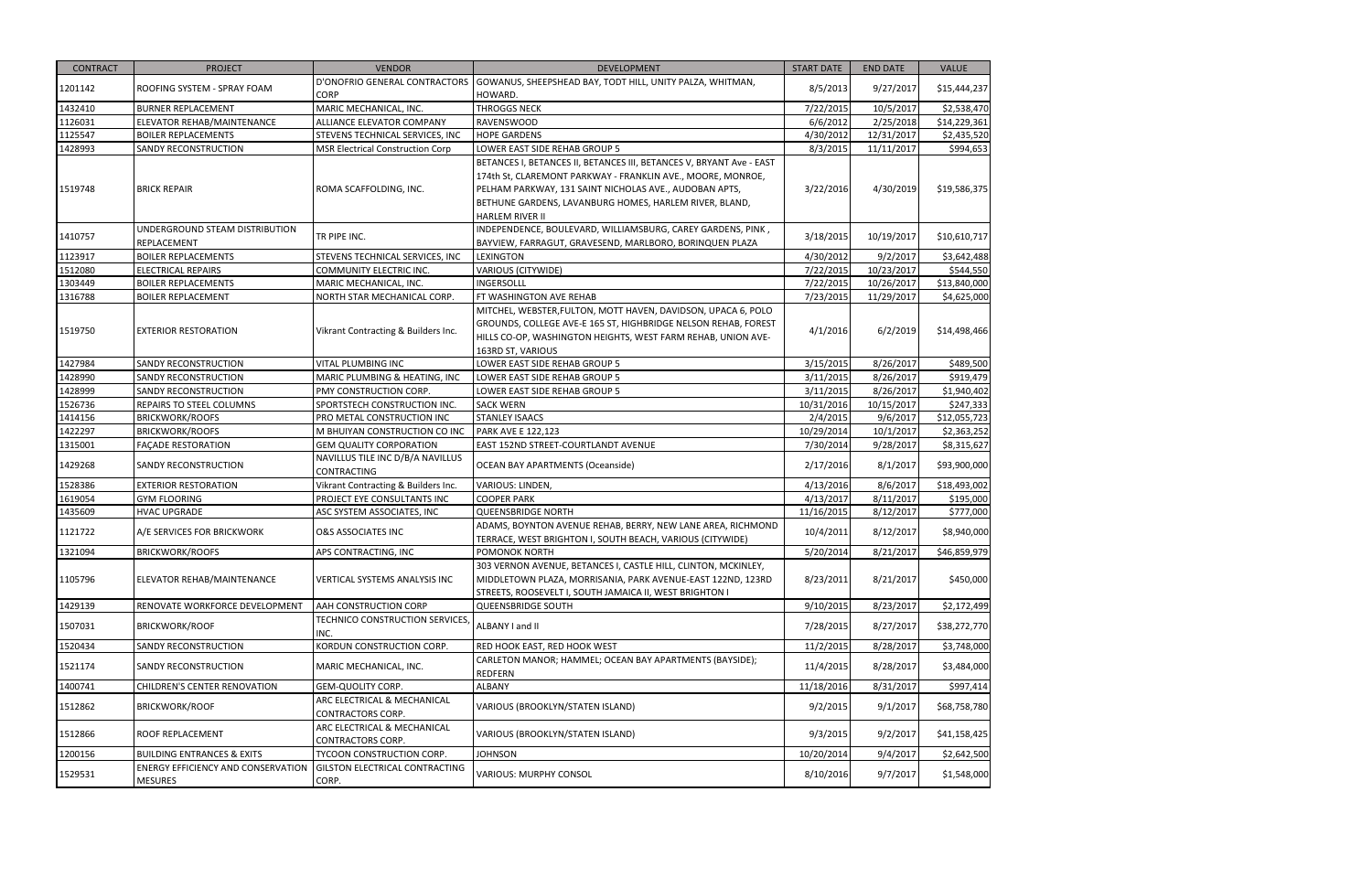| 1121710 | A/E SERVICES FOR BRICKWORK                                          | GANDHI ENGINEERING, INC.                             | BAYVIEW, BOULEVARD, BUSHWICK, CARVER, KING TOWERS, LINDEN,<br>MANHATTANVILLE, RUTGERS, STAPLETON, 303 VERNON, LENOX RD -<br>ROCKAWAY, WHITMAN, VARIOUS                                                                                                                                                               | 10/4/2011  | 12/29/2017 | \$6,140,000  |
|---------|---------------------------------------------------------------------|------------------------------------------------------|----------------------------------------------------------------------------------------------------------------------------------------------------------------------------------------------------------------------------------------------------------------------------------------------------------------------|------------|------------|--------------|
| 1517761 | <b>Special Inspection Services</b>                                  | <b>TECTONIC ENGINEERING SURVEYI</b>                  | ALBANY, LAFAYETTE, 752 WARREN ST., GRANT, WASHINGTON, SMITH,<br>POLO GROUNDS, ELLIOTT, FULTON, FORT WASHINGTON REH., CARVER,<br>QUEENSBRIDGE NORTH, QUEENSBRIDGE SOUTH, SEWARD PARK EXT.,<br>KING TOWERS, HARBORVIEW TERRACE, ROBINSON, JOHNSON, WSUR<br>(BROWNSTONE), PARKSIDE, VLADECK, INGERSOLLL, WHITE, VARIOUS | 9/15/2015  | 9/14/2017  | \$10,000,000 |
| 1517762 | INSPECTION SERVICES FOR EXTERIOR SITE<br><b>LIGHTING</b>            | HAKS ENGINEERS ARCHITECTS AND<br>LANDSURVEYORS, P.C. | RAVENSWOOD, HIGHBRIDGE GARDENS, THROGGS NECK, EDENWALD,<br>JEFFERSON, WISE TOWERS, BAYCHESTER, CONEY ISLAND, COLLEGE POINT<br>REHAB, HAMMEL, EAST NEW YORK, VARIOUS                                                                                                                                                  | 9/15/2015  | 9/14/2017  | \$10,000,000 |
| 1517764 | INSPECTION SERVICES FOR EXTERIOR SITE<br><b>LIGHTING</b>            | GANDHI ENGINEERING, INC.                             | AUDUBON, BETANCES I, BETANCES II, BETANCES III, MONROE, MOORE,<br>BLAND, BETHUNE GARDENS, HARLEM RIVER II, BUSHWICK, LINDEN,<br><b>VARIOUS</b>                                                                                                                                                                       | 9/15/2015  | 9/14/2017  | \$10,000,000 |
| 1517769 | <b>Special Inspection Services</b>                                  | MP ENGINEERS, P.C.                                   | VARIOUS: MITCHEL, WEBSTER, FULTON, DAVIDSON, UPACA 6, COLLEGE<br>AVE- E. 165 ST, WASHINGTON HEIGHTS                                                                                                                                                                                                                  | 9/15/2015  | 9/14/2017  | \$10,000,000 |
| 1427059 | <b>EMERGENCY BOILER</b>                                             | KORDUN CONSTRUCTION CORP                             | <b>CONEY ISLAND (SITE 1B)</b>                                                                                                                                                                                                                                                                                        | 1/8/2015   | 9/15/2017  | \$831,113    |
| 1532485 | <b>EXTERIOR RESTORATION AT SITE SPECIFIC</b><br><b>DEVELOPMENTS</b> | NEELAM CONSTRUCTION CORP.                            | JACKSON, MORRISANIA, BRONX RIVER ADDITION, OCEAN BAY (BAYSIDE),<br>STRAUS, CLAREMONT REHAB CONSOL., WALD, MORRIS, CLAREMONT<br>REHAB GROUP 3, ARMSTRONG II, PARK ROCK REHAB, ARMSTRONG,<br><b>BRONX RIVER</b>                                                                                                        | 5/23/2016  | 9/15/2017  | \$17,624,682 |
| 1412655 | ELEVATOR REHAB/MAINTENANCE                                          | ALLIANCE ELEVATOR COMPANY                            | <b>REDFERN</b>                                                                                                                                                                                                                                                                                                       | 11/18/2014 | 9/20/2017  | \$4,960,560  |
| 1427352 | <b>BRICK REPAIR</b>                                                 | <b>BLOOM CONSTRUCTION INC</b>                        | EAST NEW YORK CITY LINE                                                                                                                                                                                                                                                                                              | 9/22/2016  | 9/21/2017  | \$7,110,010  |
| 1514236 | SANDY RECONSTRUCTION - ELECTRICAL<br>FEEDER REPLACEMENT             | ARK SYSTEMS ELECTRICAL CORP                          | SURFSIDE GARDENS, RED HOOK EAST, RED HOOK WEST, HABER                                                                                                                                                                                                                                                                | 9/21/2015  | 9/21/2017  | \$28,853,869 |
| 1319119 | <b>CCTV/LAYERED ACCESS</b>                                          | MIDLAND ELECTRICAL CONTRACTING,<br><b>CORP</b>       | BROWNSVILLE, TOMPKINS, BOULEVARD, BUSHWICK, HYLAN, PARKSIDE,<br>BERRY ST - SOUTH 9TH ST.,                                                                                                                                                                                                                            | 2/14/2014  | 9/22/2017  | \$20,000,000 |
| 1316550 | <b>SANDY RECONSTRUCTION</b>                                         | JEMCO ELECTRICAL CONTRACTORS,<br>INC.                | RED HOOK EAST, O'DWYER GARDENS, RED HOOK WEST, OCEAN BAY<br>APARTMENTS (BAYSIDE), SURFSIDE                                                                                                                                                                                                                           | 11/23/2015 | 9/27/2017  | \$1,740,001  |
| 1517787 | SANDY RECONSTRUCTION - BOILER ROOM<br><b>DEMOLITION</b>             | MARIC MECHANICAL, INC.                               | CAREY GARDENS, CONEY ISLAND I (Sites 4&5), CONEY ISLAND I (Site 8),<br>GRAVESEND, O'DWYER GARDENS, SURFSIDE GARDENS                                                                                                                                                                                                  | 10/29/15   | 9/27/2017  | \$6,511,250  |
| 1330870 | ELEVATOR REHAB/MAINTENANCE                                          | ALLIANCE ELEVATOR COMPANY                            | <b>RALPH RANGEL</b>                                                                                                                                                                                                                                                                                                  | 9/26/2014  | 9/30/2017  | \$7,270,000  |
| 1626141 | LIGHTING EFFICIENCY, EPC                                            | <b>CONSTELLATION NEW ENERGY INC</b>                  | PINK, ROOSEVELT I, ROOSEVELT II, CYPRESS HILLS, TILDEN,<br>WILLIAMSBURG, VAN DYKE I, VAN DYKE II, HUGHES APTS, GLENMOORE<br>PLAZA, UNITY PLAZA (4-27), BROWNSVILLE, COOPER PARK, SUMNER,<br>WOODSON, LOW, HOWARD, KINGSBOROUGH, KINGSBOROUGH<br><b>EXTENSION</b>                                                     | 12/23/2016 | 10/1/2017  | \$16,318,741 |
| 1512869 | ROOF AND ROOFTOP BRICK REPAIR                                       | POPE CONTRACTING, INC                                | VARIOUS (CITYWIDE): SHEEPSHEAD BAY                                                                                                                                                                                                                                                                                   | 10/5/2015  | 10/4/2017  | \$17,504,261 |
| 1417540 | REPLACEMENT OF CONDENSATE LINES                                     | D.D.S. MECHANICAL PLUMBING &<br><b>HEATING CORP</b>  | CASSIDY -LAFAYETTE                                                                                                                                                                                                                                                                                                   | 11/9/2015  | 10/6/2017  | \$5,138,500  |
| 1121712 | A/E SERVICES FOR BRICKWORK                                          | HAKS ENGINEERS ARCHITECTS AND<br>LANDSURVEYORS, P.C. | POMONOK, QUEENSBRIDGE NORTH, QUEENSBRIDGE SOUTH, VARIOUS<br>(CITYWIDE)                                                                                                                                                                                                                                               | 10/13/2011 | 10/13/2017 | \$11,200,000 |
| 1320064 | SANDY RECONSTRUCTION                                                | LIRO ENGINEERS INC                                   | CAREY, CONEY ISLAND 4&5, BAYSIDE, SMITH, GRAVESEND, BARUCH,<br>BEACH 41ST, RIIS II, HAMMEL, REDFERN, WALD, EAST RIVER, CARLETON<br>MANOR, ASTORIA, SURFSIDE, O'DWYER GDS, OCEANSIDE, LA GUARDIA,<br>CAMPOS PLAZA II, RANGEL, GOWANUS                                                                                 | 4/9/2014   | 10/16/2017 | \$1,815,800  |
| 1505532 | REPLACEMENT INTERIOR COMPACTORS                                     | ARROW STEEL INC                                      | CAMPOS PLAZA II; EAST RIVER; GRANT; REID APARTMENTS; SEWARD<br>PARK EXTENSION.                                                                                                                                                                                                                                       | 11/17/2015 | 10/25/2017 | \$1,499,889  |
| 1331681 | ASBESTOS ABATEMENT/CRAWL SPACES                                     | AIR TECH LAB INC.                                    | GRAVESEND, RED HOOK WEST, SMITH, EAST RIVER, RIIS II, RIIS,<br>GOWANUS, CONEY ISLAND (SITES 4 & 5), ASTORIA, CARLETON MANOR,<br>METRO NORTH PLAZA, WALD, VARIOUS                                                                                                                                                     | 4/29/2015  | 10/26/2017 | \$20,206,935 |
| 1223503 | CM SERVICES FOR BRICK/ROOF work                                     | MUNOZ ENGINEERING LAND<br>SURVEYING                  | PARK AVE - EAST 122nd, 123rd STREET                                                                                                                                                                                                                                                                                  | 10/29/2012 | 10/29/2017 | \$4,375,000  |
| 1313869 | <b>FACADE RESTORATION</b>                                           | INTERCONTINENTAL CONSTRUCTION<br>CONTRACTING INC.    | AMSTERDAM                                                                                                                                                                                                                                                                                                            | 6/20/2014  | 10/31/2017 | \$27,862,598 |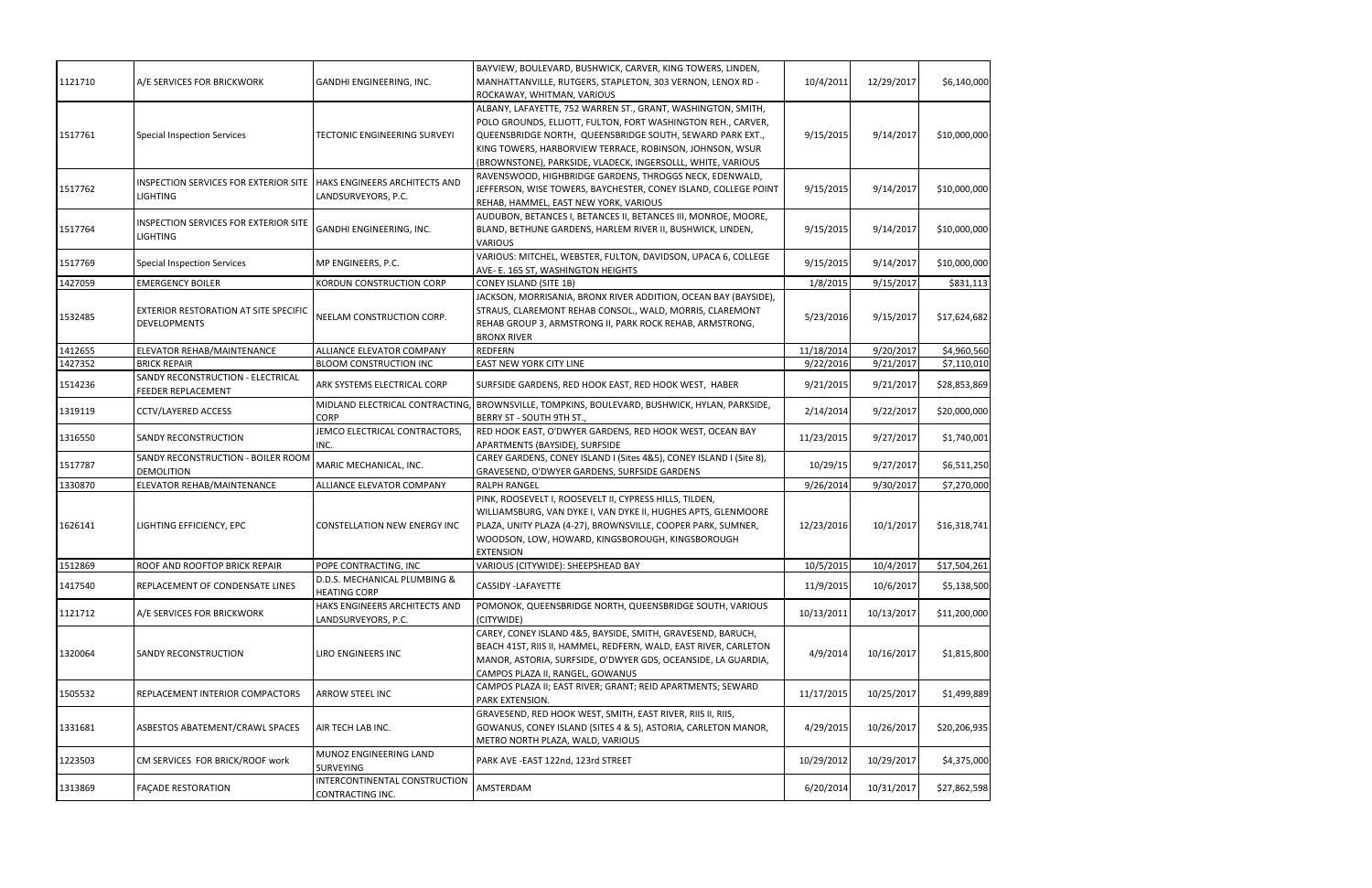| 1528388 | <b>EXTERIOR RESTORATION AT SITE SPECIFIC</b><br><b>DEVELOPMENTS</b>            | <b>ZORIA HOUSING LLC</b>                                                | FARRAGUT, GOWANUS, MELTZER TOWER, SEWARD PARK EXT.                                                                                                                                                                                                                                                 | 5/23/2016  | 11/1/2017  | \$16,484,141 |
|---------|--------------------------------------------------------------------------------|-------------------------------------------------------------------------|----------------------------------------------------------------------------------------------------------------------------------------------------------------------------------------------------------------------------------------------------------------------------------------------------|------------|------------|--------------|
| 1528389 | <b>EXTERIOR RESTORATION AT SITE SPECIFIC</b><br><b>DEVELOPMENTS</b>            | <b>ZORIA HOUSING LLC</b>                                                | WISE TOWERS, BAYCHESTER, 344 EAST 28TH STREET, INDEPENDENCE<br>TOWERS, MURPHY CONSOL., WILLIAMS PLAZA                                                                                                                                                                                              | 5/23/2016  | 11/1/2017  | \$14,953,712 |
| 1436106 | ELEVATOR REHAB/MAINTENANCE                                                     | NOUVEAU ELEVATOR INDUSTRIES<br>INC.                                     | <b>BAISLEY PARK</b>                                                                                                                                                                                                                                                                                | 1/15/2015  | 11/3/2017  | \$1,705,154  |
| 1326621 | <b>BRICKWORK/ROOFS</b>                                                         | APS CONTRACTORS INC                                                     | <b>PINK</b>                                                                                                                                                                                                                                                                                        | 10/2/2014  | 11/6/2017  | \$34,539,063 |
| 1125077 | <b>SECURITY ENHANCEMENTS</b>                                                   | THE GORDIAN GROUP, INC.                                                 | RED HOOK EAST, SURFSIDE, REDFERN, RANGEL, CONEY ISLAND, RED HOOK<br>WEST, OCEAN BAY APTS (BAYSIDE), VLADECK, MELROSE, WHITMAN,<br>LOWER EAST SIDE REHAB (GROUP 5), HOLMES TOWERS, WEBSTER,<br>BOSTON SECOR, TILDEN, FOREST HILLS CO-OP, THROGGS NECK, BAYVIEW,<br>HIGHBRIDGE GARDENS, VARIOUS      | 1/30/2012  | 11/17/2017 | \$4,000,000  |
| 1428569 | EXTERIOR LIGHTING UPGRADES                                                     | GILSTON ELECTRICAL CONTRACTING<br>CORP.                                 | <b>BUSHWICK, ST NICHOLAS, VAN DYKE I&amp;II, HOLMES TOWERS</b>                                                                                                                                                                                                                                     | 11/18/2014 | 11/18/2017 | \$43,325,635 |
| 1435814 | <b>BRICKWORK/ROOFS</b>                                                         | ADAMS EUROPEAN CONTRACTING<br>INC.                                      | <b>QUEENSBRIDGE SOUTH</b>                                                                                                                                                                                                                                                                          | 5/11/2015  | 11/20/2017 | \$47,382,194 |
| 1435815 | <b>BRICKWORK/ROOFS</b>                                                         | ADAMS EUROPEAN CONTRACTING<br>INC.                                      | QUEENSBRIDGE NORTH                                                                                                                                                                                                                                                                                 | 5/11/2015  | 11/20/2017 | \$43,188,011 |
| 1219799 | BRICKWORK & ROOF, COST ESTIMATION                                              | JAY SHAPIRO & ASSOCIATES INC                                            | <b>QUEENSBRIDGE N &amp; S</b>                                                                                                                                                                                                                                                                      | 6/26/2013  | 11/20/2017 | \$100,000    |
| 1517789 | SANDY RECONSTRUCTION                                                           | MECO ELECTRIC CO., INC                                                  | VARIOUS (BROOKLYN) - CAREY GARDENS, CONEY ISLAND I (Sites 4&5),<br>CONEY ISLAND (Site 8), GRAVESEND, O'DWYER GARDENS, SURFSIDE<br><b>GARDENS</b>                                                                                                                                                   | 10/20/2015 | 11/26/2017 | \$1,695,000  |
| 1521173 | <b>ELECTRICAL</b>                                                              | MECO ELECTRIC CO., INC                                                  | REDFERN, BAYSIDE, HAMMEL, CARLETON                                                                                                                                                                                                                                                                 | 11/2/2015  | 11/26/2017 | \$1,180,000  |
| 1507030 | FAÇADE RESTORATION/ROOFING                                                     | NAVILLUS TILE INC D/B/A NAVILLUS<br>CONTRACTING                         | <b>PARKSIDE</b>                                                                                                                                                                                                                                                                                    | 8/31/2015  | 11/30/2017 | \$33,688,703 |
| 1428565 | <b>EXTERIOR LIGHTING</b>                                                       | ARCADIA ELECTRICAL CO INC                                               | POLO GROUNDS TOWERS, CASTLE HILL, INGERSOLLL, PELHAM PKWAY                                                                                                                                                                                                                                         | 12/2/2014  | 12/1/2017  | \$43,345,381 |
| 1428567 | <b>EXTERIOR LIGHTING</b>                                                       | GILSTON ELECTRICAL CONTRACTING<br>CORP.                                 | BOULEVARD, BUTLER, QUEENSBRIDGE NORTH, QUEENSBRIDGE SOUTH                                                                                                                                                                                                                                          | 12/1/2014  | 12/1/2017  | \$43,325,635 |
| 1534159 | <b>SENIOR CENTER UPGRADES</b>                                                  | UTB-United Technology, Inc                                              | HARBORVIEW TERRACE                                                                                                                                                                                                                                                                                 | 7/8/2016   | 12/4/2017  | \$1,987,450  |
| 1533025 | SENIOR CENTER HVAC, ROOF, INTERIOR                                             | ACS SYSTEM ASSOCIATES, INC.                                             | <b>BETANCES I</b>                                                                                                                                                                                                                                                                                  | 6/23/2016  | 12/15/2017 | \$2,988,137  |
| 1429262 | <b>DISASTER RECOVERY</b>                                                       | DELRIC CONSTRUCTION CO. INC.                                            | <b>RANGEL</b>                                                                                                                                                                                                                                                                                      | 10/27/2016 | 12/30/2017 | \$23,354,200 |
| 1322700 | <b>BRICK/ROOF</b>                                                              | EEC GROUP TECH INC                                                      | <b>GLENMORE PLAZA, BROWN</b>                                                                                                                                                                                                                                                                       | 3/28/2014  | 12/31/2017 | \$8,225,646  |
| 1330877 | ELEVATOR REHAB/MAINTENANCE                                                     | ALLIANCE ELEVATOR COMPANY                                               | <b>GLENMORE PLAZA</b>                                                                                                                                                                                                                                                                              | 9/10/2014  | 1/2/2018   | \$3,211,800  |
| 1427417 | ELEVATOR REHAB/MAINTENANCE                                                     | JOHN MARTIN ASSOCIATES, INC.                                            | VARIOUS (MANHATTAN): DYCKMAN, GOMPERS, WASHINGTON AVENUE<br>REH, JACKIE ROBINSON, SEWARD PARK EXT, SAINT NICHOLAS, 335 EAST<br>111TH ST, AUDUBON, BETHUNE GARDENS, HAMILTON, HARLEM RIVER II,<br>DREW - HAMILTON, KING TOWERS, TAFT, WASHINGTON HTS REHAB, W S<br>U R (SITE A) 120 WEST, LEXINGTON | 8/20/2014  | 1/2/2018   | \$328,922    |
| 1428800 | ELEVATOR REHAB/MAINTENANCE                                                     | JOHN MARTIN ASSOCIATES, INC.                                            | VARIOUS (BRONX): MCKINLEY, MOORE, PARKSIDE, 1010 EAST 178TH ST,<br>FOREST, PATTERSON, SEDGWICK, HIGHBRIDGE REHABS, PELHAM<br>PARKWAY, SACK WERN, BRONX RIVER ADDITION, BRONX RIVER,<br>MELROSE, MORRIS II, ADAMS, GUN HILL, CLAREMONT REHAB GROUP 3,<br>CLAREMONT REHAB GROUP 2, MITCHEL           | 9/11/2014  | 1/2/2018   | \$266,662    |
| 1620382 | <b>CC-UPGRADE</b>                                                              | UTB-UNITED TECHNOLOGY, INC                                              | FORT WASHINGTON AVE REHAB                                                                                                                                                                                                                                                                          | 5/10/2017  | 1/4/2018   | \$1,067,450  |
| 1223489 | <b>BRICK &amp; ROOF, CCTV, CONSTRUCTION</b><br>MANAGEMENT, LOCAL LAW 11 FAÇADE | TDX CONSTRUCTION CORPORATION                                            | PINK, ROOSEVELT I, FHA HOUSES, ALBANY, ISAACS, JEFFERSON, VARIOUS<br>(CITYWIDE)                                                                                                                                                                                                                    | 10/29/2012 | 1/6/2018   | \$22,815,000 |
| 1615120 | METAL STAIR REPLACEMENT                                                        | TRIPLE H CONSTRACTION                                                   | <b>ROBINSON</b>                                                                                                                                                                                                                                                                                    | 1/9/2017   | 1/8/2018   | \$1,961,000  |
| 1519745 | <b>FAÇADE RESTORATION</b>                                                      | P & K CONTRACTING, INC.                                                 | BARUCH, BARUCH ADDITION, DOUGLASS, BROWNSVILLE, VAN DYKE, 830<br>AMSTERDAM, 45 ALLEN STREET, WOODSON, EAST RIVER, OCEAN BAY<br>(Bayside), MARSHALL PLAZA                                                                                                                                           | 1/12/2016  | 1/11/2018  | \$18,197,733 |
| 1121723 | A/E SERVICES FOR BRICKWORK                                                     | RAMAN AND OUNDJIAN<br><b>ENGINEERING AND INSPECTION</b><br>SERVICES, PC | BAISLEY PARK, COOPER PARK, ELLIOTT, GOWANUS, ISAACS,<br>KINGSBOROUGH, KINGSBOROUGH EXT, LES REHAB (GROUP 5), NEW LANE<br>AREA, RAVENSWOOD, RED HOOK EAST AND WEST,                                                                                                                                 | 10/13/2011 | 1/11/2018  | \$11,450,000 |
| 1429259 | SANDY RECONSTRUCTION                                                           | NAVILLUS TILE INC D B A NAVILLUS                                        | <b>SMITH</b>                                                                                                                                                                                                                                                                                       | 12/5/2016  | 1/12/2018  | \$51,333,000 |
| 1506966 | UNDERGROUND PIPING REPLACEMENT                                                 | <b>JCC CONSTRUCTION CORP</b>                                            | WAGNER, BUSHWICK, WHITMAN                                                                                                                                                                                                                                                                          | 1/13/2016  | 1/12/2018  | \$9,197,013  |
| 1429958 | ROOF REPLACEMENT                                                               | STV CONSTRUCTION INC                                                    | PARKSIDE                                                                                                                                                                                                                                                                                           | 1/15/2015  | 1/14/2018  | \$2,709,013  |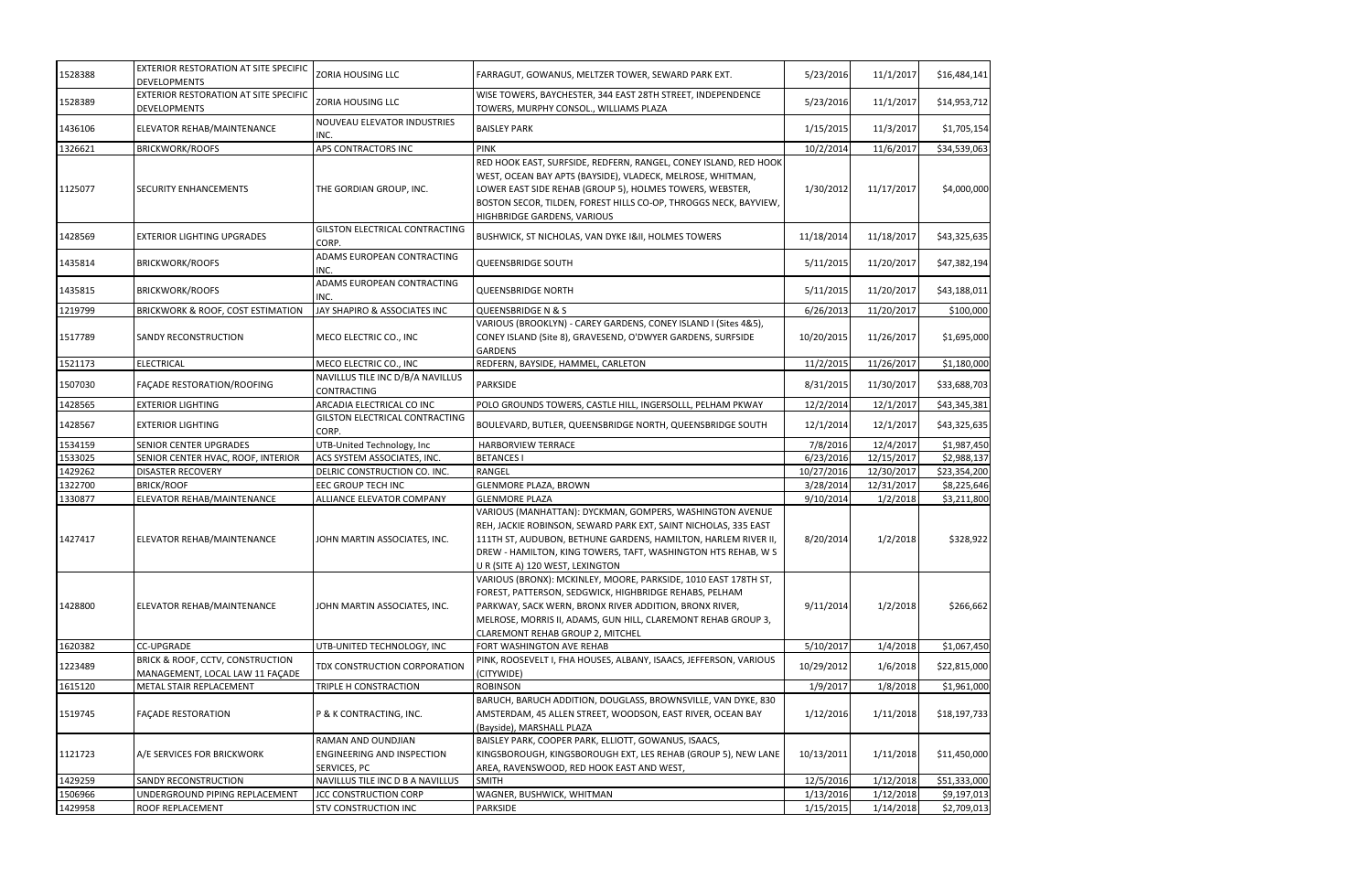| 1423026 | <b>BRICKWORK</b>                                                      | AAA WINDOWS & DOORS<br>CORPORATION                       | MITCHEL, CYPRESS HILLS, SAMUEL, FOREST HILL, FULTON, HARBORVIEW<br>TERRACE, 131 ST NICHOLAS, SEWARD PARK, TELLER AVE., HYLAN, SUTTER<br>AVE, BARUCH ADD., HARLEM RIVER, BLAND, BRYANT AVE., CORSI,<br>CLAREMONT PKWAY - FRANKLIN, MELTZER TOWERS, MANHATTANVILLE<br>(GR 2, 3), 830 AMSTERDAM, JOHNSON, MARSHALL PLAZA, CASTLE HILL,<br>FORT INDEPENDENCE - HEATH AVE., VARIOUS | 10/29/14   | 1/21/18   | \$19,080,681 |
|---------|-----------------------------------------------------------------------|----------------------------------------------------------|--------------------------------------------------------------------------------------------------------------------------------------------------------------------------------------------------------------------------------------------------------------------------------------------------------------------------------------------------------------------------------|------------|-----------|--------------|
| 1432413 | UNDERGROUND PIPING REPLACEMENT                                        | SKOUNTZOS PLUMBING & HEATING                             | SHELTON, FOREST                                                                                                                                                                                                                                                                                                                                                                | 1/26/2016  | 1/25/2018 | \$10,428,907 |
| 1521785 | DAY CARE CENTER UPGRADE                                               | CORP.<br><b>Brisa Builders Corp</b>                      | 572 WARREN STREET                                                                                                                                                                                                                                                                                                                                                              | 6/1/2016   | 2/3/2018  | \$288,171    |
| 1601290 | COMMUNITY CENTER RENOVATION                                           | GEM-QUOLITY CORP.                                        | <b>FULTON HOUSES</b>                                                                                                                                                                                                                                                                                                                                                           | 11/16/2016 | 2/9/2018  | \$6,618,381  |
| 1504170 | PLAYGROUND                                                            | SPORTECH CONSTRUCTION INC.                               | <b>CASTLE HILL</b>                                                                                                                                                                                                                                                                                                                                                             | 3/22/2017  | 2/11/2018 | \$962,110    |
| 1412550 | ELEVATOR REHAB/MAINTENANCE                                            | ALLIANCE ELEVATOR COMPANY                                | <b>CORSI HOUSES</b>                                                                                                                                                                                                                                                                                                                                                            | 11/18/2014 | 2/17/2018 | \$763,217    |
| 1523634 | <b>Emergency Sidewalk Sheds</b>                                       | Parsons Construction Inc.                                | VARIOUS: AUDUBON, BETHUNE GARDENS, MONROE, MORRISANIA,<br>WEBSTER, DYCKMAN, WALD, COLLEGE AVE - E165TH ST, INDEPENDENCE                                                                                                                                                                                                                                                        | 2/23/2016  | 2/22/2018 | \$6,249,750  |
| 1523638 | <b>Emergency Sidewalk Sheds</b>                                       | Parsons Construction Inc.                                | VARIOUS: MITCHEL, MOORE, BETANCES III, 9A, BETANCES V, HOE AVE.,<br>HIGHBRIDGE REHABS, HIGHBRIDGE GARDENS, METRO NORTH PLAZA,<br>BETANCES, II-18, WILLIAMS PLAZA                                                                                                                                                                                                               | 2/23/2016  | 2/22/2018 | \$6,249,750  |
| 1523639 | <b>Emergency Sidewalk Sheds</b>                                       | Parsons Construction Inc.                                | VARIOUS: MURPHY, BAYCHESTER, LINDEN                                                                                                                                                                                                                                                                                                                                            | 2/23/2016  | 2/22/2018 | \$6,249,750  |
| 1410612 | UNDERGROUND STEAM DISTRIBUTION<br>REPLACEMENT                         | TR PIPE INC.                                             | RIIS, WAGNER, WALD, DYCKMAN, GRANT, HARLEM RIVER, CARVER                                                                                                                                                                                                                                                                                                                       | 1/16/2015  | 2/23/2018 | \$12,481,755 |
| 1429260 | SANDY RECOVERY PROGRAM                                                | AWL INDUSTRIES, INC                                      | TWO BRDGS (SITE 7)                                                                                                                                                                                                                                                                                                                                                             | 2/27/2017  | 2/26/2018 | \$15,280,000 |
| 1430779 | <b>BRICKWORK/ROOFS</b>                                                | ADAMS EUROPEAN CONTRACTING<br>INC.                       | CASSIDY-LAFAYETTE                                                                                                                                                                                                                                                                                                                                                              | 9/1/2016   | 3/5/2018  | \$11,659,865 |
| 1502913 | Architectural and Engineering Services                                | JAMES MCCULLAR ARCHITUCTURE                              | VARIOUS: PELHAM PKWY,                                                                                                                                                                                                                                                                                                                                                          | 3/11/2015  | 3/10/2018 | \$3,750,000  |
| 1502920 | Architectural and Engineering Services                                | D B ENGINEERS AND ARCHITECTS                             | VARIOUS: CASTLE HILL, DREW - HAMILTON, MANHATTANVILLE, MARBLE<br>HILL, SAMUEL (CITY), SAINT MARY'S PARK, BAYCHESTER, MURPHY, WISE<br>TOWERS, ADAMS, FORT INDEPENDENCE, SACK WERN, TWIN PARKS<br>CONSOLIDATED, EASTCHESTER GARDENS, EDENWALD,                                                                                                                                   | 3/11/2015  | 3/10/2018 | \$3,750,000  |
| 1502922 | Architectural and Engineering Services                                | SUPERSTRUCTURES: ENGINEERS &<br><b>ARCHITECTS</b>        | VARIOUS: CYPRESS HILLS, TILDEN, BORINQUEN PLAZA I & II, BLAND                                                                                                                                                                                                                                                                                                                  | 3/11/2015  | 3/10/2018 | \$3,750,000  |
| 1404493 | SANDY RECONSTRUCTION                                                  | <b>SHAW ENVIRONMENTAL &amp;</b><br><b>INFRASTRUCTURE</b> | WILLIAMSBURG, ASTORIA, BARUCH, OCEAN BAY (BAYSIDE), BEACH 41ST<br>ST, CAMPOS PLAZA II, CAREY GARDENS, CARLETON MANOR, CONEY<br>ISLAND, EAST RIVER, EDENWALD, ELLIOTT, FARRAGUT, GLENWOOD,<br>GOWANUS, GRAVESEND, HABER, HAMMEL, ISAACS, JOHNSON, LA<br>GUARDIA, VARIOUS (CITYWIDE)                                                                                             | 3/14/2014  | 3/13/2018 | \$90,611,013 |
| 1421069 | <b>ENERGY ENGINEERING SERVICES</b>                                    | <b>FACILITY STRATEGIES GROUP, LLC</b>                    | VARIOUS (CITYWIDE): TOMPKINS, CLASSON POINT GARDENS, EDENWALD,<br>PELHAM PARKWAY, FARRAGUT, MARCY, INGERSOLL, EASTCHESTER<br>GARDENS, TAFT, WHITMAN, GLENWOOD, WYCKOFF GARDENS, VLADECK,<br>VLADECK II, CARVER, PINK, VAN DYKE I, TILDEN, ARMSTRONG I, SUMNER,<br><b>BROWNSVILLE</b>                                                                                           | 5/15/2014  | 3/16/2018 | \$500,000    |
| 1602816 | INFRASTRUCTURE IMPROVEMENTS                                           | EIA ELECTRIC, INC.                                       | STEBBINS AVENUE-HEWITT PLACE                                                                                                                                                                                                                                                                                                                                                   | 3/24/2017  | 3/23/2018 | \$499,854    |
| 1505555 | LOCAL LAW 11 - SIDEWALK SHED                                          | S & N BUILDERS, INC.                                     | STAPLETON, BETANCES I, UNITY PLAZA (SITES 17, 24, 25A), RUTLAND<br>TOWERS, CAMPOS PLAZA II, BERRY ST- SOUTH 9TH ST, HOPE GARDENS,<br>RUTGERS, MANHATTANVILLE HOUSES, FREDERICK E SAMUEL APTS,<br>CHELSEA                                                                                                                                                                       | 5/27/2015  | 3/26/2018 | \$14,310,719 |
| 1223490 | SANDY RECONSTRUCTION, BRICK & ROOF,<br><b>CONSTRUCTION MANAGEMENT</b> | LIRO PROGRAM AND CONSTRUCTION                            | OCEANBAY APTS (BAYSIDE & OCEANSIDE), HAMMEL, REDFERN, CARLETON<br>MANOR, ASTORIA, BEACH 41ST STREET, AMSTERDAM, BREUKELEN,<br>COOPER PARK, BOSTON SECOR, BERRY, NEW LANE AREA, ADAMS,<br>BOYNTON AVENUE REHAB, EAST 152ND STREET-COURTLANDT AVE,<br>VARIOUS (CITYWIDE)                                                                                                         | 10/29/2012 | 3/31/2018 | \$16,100,000 |
| 1319112 | <b>CCTV/LAYERED ACCESS</b>                                            | CHARAN ELECTRICAL ENTERPRISES,<br>INC.                   | EAST RIVER, OCEAN BAY (OCEANSIDE), BAISLEY PARK, BEACH 41ST,<br>LATIMER GARDENS, CARLETON MANOR, CASTLE HILL, BUTLER,<br>POMONOK, DOUGLASS I, LEXINGTON, ISAACS, LES (5)                                                                                                                                                                                                       | 11/21/2013 | 4/1/2018  | \$20,000,000 |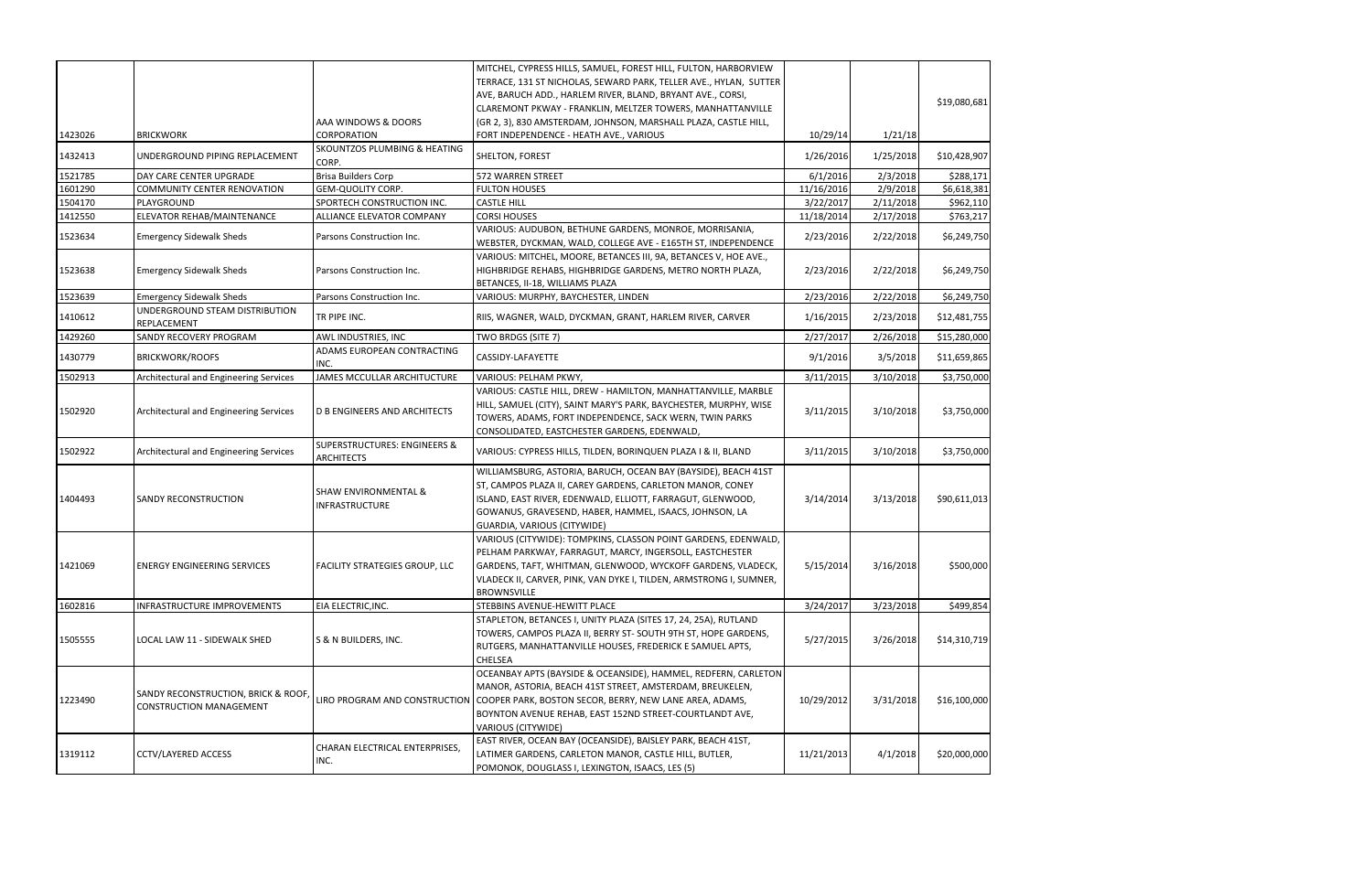| 1223488 | SANDY RECONSTRUCTION, BRICK & ROOF,<br>CONSTRUCTION MANAGEMENT                          | <b>HAKS ENGINEERS ARCHITECTS AND</b><br>LANDSURVEYORS, P.C.     | SURFSIDE GARDENS, CAREY GARDENS, CONEY ISLAND I (SITES 4&5),<br>CONEY ISLAND I (SITE 1B), CONEY ISLAND I (SITE 8), RED HOOK EAST,<br>GRAVESEND, GLENWOOD, RANGEL, O'DWYER GARDENS, RED HOOK<br>WEST, BROWN, LAFAYETTE, HABER, MARINER'S HARBOR, VARIOUS<br>(CITYWIDE)                                                                                                                                                                                                                                                                                                                                                                                                                                            | 10/29/2012 | 4/6/2018   | \$12,200,000 |
|---------|-----------------------------------------------------------------------------------------|-----------------------------------------------------------------|------------------------------------------------------------------------------------------------------------------------------------------------------------------------------------------------------------------------------------------------------------------------------------------------------------------------------------------------------------------------------------------------------------------------------------------------------------------------------------------------------------------------------------------------------------------------------------------------------------------------------------------------------------------------------------------------------------------|------------|------------|--------------|
| 1416888 | <b>BRICKWORK</b>                                                                        | NEELAM CONSTRUCTION CORP.                                       | BOULEVARD, WAGNER, GOMPERS, FT WASHINGTON, UNITY PLAZA,<br>HOLMES TOWER, HERNANDEZ, GRAMPION, SEDGWICK, GOWANUS,<br>MARCY, GUN HILL, BEACH 41ST STREET, GRAVESEND, MIDDLETOWN<br>PLAZA, MILLBROOK, THROGGS NECK ADD, VERNON, MORRIS SENIOR<br>CITIZEN CENTER, LINDEN, EAST RIVER, BRACETTI PLAZA, WHITMAN,<br>BARUCH, 45 ALLEN ST, LAVANBURG, LES (GROUP 5), BREUKELEN,<br>NOSTRAND, LINCOLN, ATLANTIC TERMINAL, PATTERSON, LAFAYETTE,<br>JOHNSON, SOTOMAYOR, WASHINGTON HEIGHTS REH. GR. 1&2, SHELTON,<br>MOTT HAVEN, ELLIOTT, FHA HOMES (GROUP IX), INTERNATIONAL<br>TOWERS, OCEAN BAY APTS (BAYSIDE), LONG ISLAND BAPTIST,<br>CLAREMONT (GR2), HOWARD, JACKSON, GLEBE AVE -WESTCHESTER AVE,<br><b>VARIOUS</b> | 9/9/2014   | 4/11/2018  | \$44,728,418 |
| 1419410 | DESIGN AND IMPLEMENTATION OF<br><b>ENERGY EFFICIENCY</b>                                | GENESYS ENGINEERING P. C.                                       | KINGSBORO, BAYCHESTER, MURPHY CONSOLIDATION, WISE,                                                                                                                                                                                                                                                                                                                                                                                                                                                                                                                                                                                                                                                               | 6/2/2014   | 4/14/2018  | \$500,000    |
| 1524366 | <b>HAZARDOUS MATERIALS</b>                                                              | <b>NEW YORK ENVIRONMENTAL</b><br>SYSTEMS, INC.                  | VARIOUS: CLINTON, RED HOOK EAST                                                                                                                                                                                                                                                                                                                                                                                                                                                                                                                                                                                                                                                                                  | 4/14/2016  | 4/14/2018  | \$10,000,000 |
| 1527069 | REPLACEMENT OF WATER CLOSET BENDS                                                       | <b>GEM-QUOLITY CORP.</b>                                        | <b>INDEPENDENCE</b>                                                                                                                                                                                                                                                                                                                                                                                                                                                                                                                                                                                                                                                                                              | 4/19/2017  | 4/14/2018  | \$1,340,216  |
| 9010020 | SMOKE/CARBON MONOXIDE ALARM                                                             | <b>GILSTON ELECTRICAL CONTRACTING</b><br>CORP.                  | VARIOUS (BROOKLYN & STATEN ISLAND)                                                                                                                                                                                                                                                                                                                                                                                                                                                                                                                                                                                                                                                                               | 5/3/2010   | 4/15/2018  | \$1,673,957  |
| 1611734 | COMMUNITY CENTER RENOVATION                                                             | M. BHUIYAN CONSTRUCTION Co. Inc.                                | <b>ASTORIA</b>                                                                                                                                                                                                                                                                                                                                                                                                                                                                                                                                                                                                                                                                                                   | 4/21/2017  | 12/25/2018 | \$1,198,673  |
| 1410614 | UNDERGROUND STEAM DISTRIBUTION<br>REPLACEMENT                                           | TR PIPE INC.                                                    | MILLBROOK, ASTORIA, BEACH 41st ST., THROGGS NECK, MORISSANIA AIR<br>RIGHTS, SOUTH JAMAICA II, OCEAN BAY APARTMENTS (BAYSIDE), BLAND,<br>MCKINLEY, BRONX RIVER, PELHAM PKWAY                                                                                                                                                                                                                                                                                                                                                                                                                                                                                                                                      | 12/24/2014 | 4/22/2018  | \$9,717,155  |
| 1524394 | PAINTING - PLASTERING                                                                   | ABEL-FIA CONTRACTING CORP.                                      | <b>VARIOUS</b>                                                                                                                                                                                                                                                                                                                                                                                                                                                                                                                                                                                                                                                                                                   | 4/27/2016  | 4/26/2018  | \$6,000,000  |
| 1435558 | LOCAL LAW 11 - SIDEWALK SHED                                                            | ROMA SCAFFOLDING, INC.                                          | LINDEN, LONG ISLAND BAPTIST, CONEY ISLAND, WISE TOWER, GOWANUS,<br>CROWN HEIGHTS, ARMSTRONG, CARLETON MANOR, MORRIS I & II,<br>CLAREMONT REHAB G-3, STUYVESANT GARDENS I, MORRISANIA AIR<br>RIGHTS, DYCKMAN, WHITMAN, PARK ROCK REHAB, WOODSIDE,<br>CLAREMONT REHAB G-2, VARIOUS                                                                                                                                                                                                                                                                                                                                                                                                                                 | 4/15/2015  | 4/27/2018  | \$34,451,812 |
| 1512340 | EXTERIOR RESTORATION AND<br>EMERGENCY SIDEWALK SHED                                     | ROMA SCAFFOLDING, INC.                                          | OCEAN HILL, BREVOORT, CORSI, WOODSIDE, DYCKMAN, HIGHBRIDGE<br>GARDENS, GLEBE AVE, THROGGS NECK, MORRIS I, FULTON, MORRIS II,<br>BUTLER, UNIVERSITY AVE., AMSTERDAM ADDITION, PELHAM PARKWAY,<br>WAGNER, EDENWALD, CONEY ISLAND, BEACH 41st STREET, SUMNER,<br><b>EASTCHESTER GARDENS, VARIOUS</b>                                                                                                                                                                                                                                                                                                                                                                                                                | 4/29/2016  | 4/28/2018  | \$19,596,722 |
| 1319117 | <b>CCTV/LAYERED ACCESS</b>                                                              | <b>SECURITY MANAGEMENT SYSTEMS</b><br>AND DUDLEY AND ASSOCIATES | WSUR A, WSUR B, ST. NICHOLAS, ROBBINS PLAZA, JOHNSON, WSUR (SITE<br>C), HARBORVIEW TERRACE, POLO GROUNDS, VARIOUS (CITYWIDE)                                                                                                                                                                                                                                                                                                                                                                                                                                                                                                                                                                                     | 2/7/2014   | 5/14/2018  | \$20,000,000 |
| 1524369 | UPGRADE OF PLAY AREAS                                                                   | <b>Champion Electrical Mechanical</b>                           | ST.MARY'S PARK, POLO GROUNDS, RED HOOK EAST                                                                                                                                                                                                                                                                                                                                                                                                                                                                                                                                                                                                                                                                      | 4/1/2016   | 5/17/2018  | \$312,910    |
| 1524369 | JOB ORDER CONTRACT FOR GENERAL<br>CONSTRUCTION                                          | JEMCO ELECTRICAL CONTRACTORS,<br>INC.                           | VARIOUS: RED HOOK EAST, SACK WERN, POLO GROUND TOWERS                                                                                                                                                                                                                                                                                                                                                                                                                                                                                                                                                                                                                                                            | 5/17/2016  | 5/17/2018  | \$10,000,000 |
| 1524390 | JOB ORDER CONTRACT FOR PAINTING<br>AND PLASTERING                                       | MT. OLYMPOS RESTORATION, INC                                    | <b>VARIOUS</b>                                                                                                                                                                                                                                                                                                                                                                                                                                                                                                                                                                                                                                                                                                   | 6/17/2016  | 5/17/2018  | \$6,000,000  |
| 1508590 | SANDY RECONSTRUCTION                                                                    | AWL INDUSTRIES, INC                                             | <b>CARLETON MANOR</b>                                                                                                                                                                                                                                                                                                                                                                                                                                                                                                                                                                                                                                                                                            | 10/31/2016 | 5/24/2018  | \$19,588,148 |
| 1524368 | JOB ORDER CONTRACT FOR GENERAL<br><b>CONSTRUCTION</b>                                   | JEMCO ELECTRICAL CONTRACTORS,<br>INC.                           | VARIOUS: PATTERSON, EDENWALD, TWIN PARKS EAST                                                                                                                                                                                                                                                                                                                                                                                                                                                                                                                                                                                                                                                                    | 6/2/2016   | 6/1/2018   | \$10,000,000 |
| 1429251 | SANDY RECONSTRUCTION                                                                    | Forte/ Emis Construction                                        | CONEY ISLAND I (Site 1b)                                                                                                                                                                                                                                                                                                                                                                                                                                                                                                                                                                                                                                                                                         | 9/13/2016  | 6/12/2018  | \$21,777,000 |
| 1429250 | SANDY RECOVERY PROGRAM                                                                  | NAVILLUS TILE INC D/B/A NAVILLUS<br>CONTRACTING                 | <b>ASTORIA</b>                                                                                                                                                                                                                                                                                                                                                                                                                                                                                                                                                                                                                                                                                                   | 3/30/2016  | 6/13/2018  | \$54,789,210 |
| 1525521 | REQUIREMENT CONTRACT FOR CLOSURE<br>OF PETROLEUM PRODUCTS STORAGE<br><b>TANK SYSTEM</b> | <b>GEMSTAR CONSTRUCTION CORP</b>                                | VARIOUS: CONEY ISL 4&5                                                                                                                                                                                                                                                                                                                                                                                                                                                                                                                                                                                                                                                                                           | 6/14/2016  | 6/14/2018  | \$10,363,100 |
|         |                                                                                         |                                                                 |                                                                                                                                                                                                                                                                                                                                                                                                                                                                                                                                                                                                                                                                                                                  |            |            |              |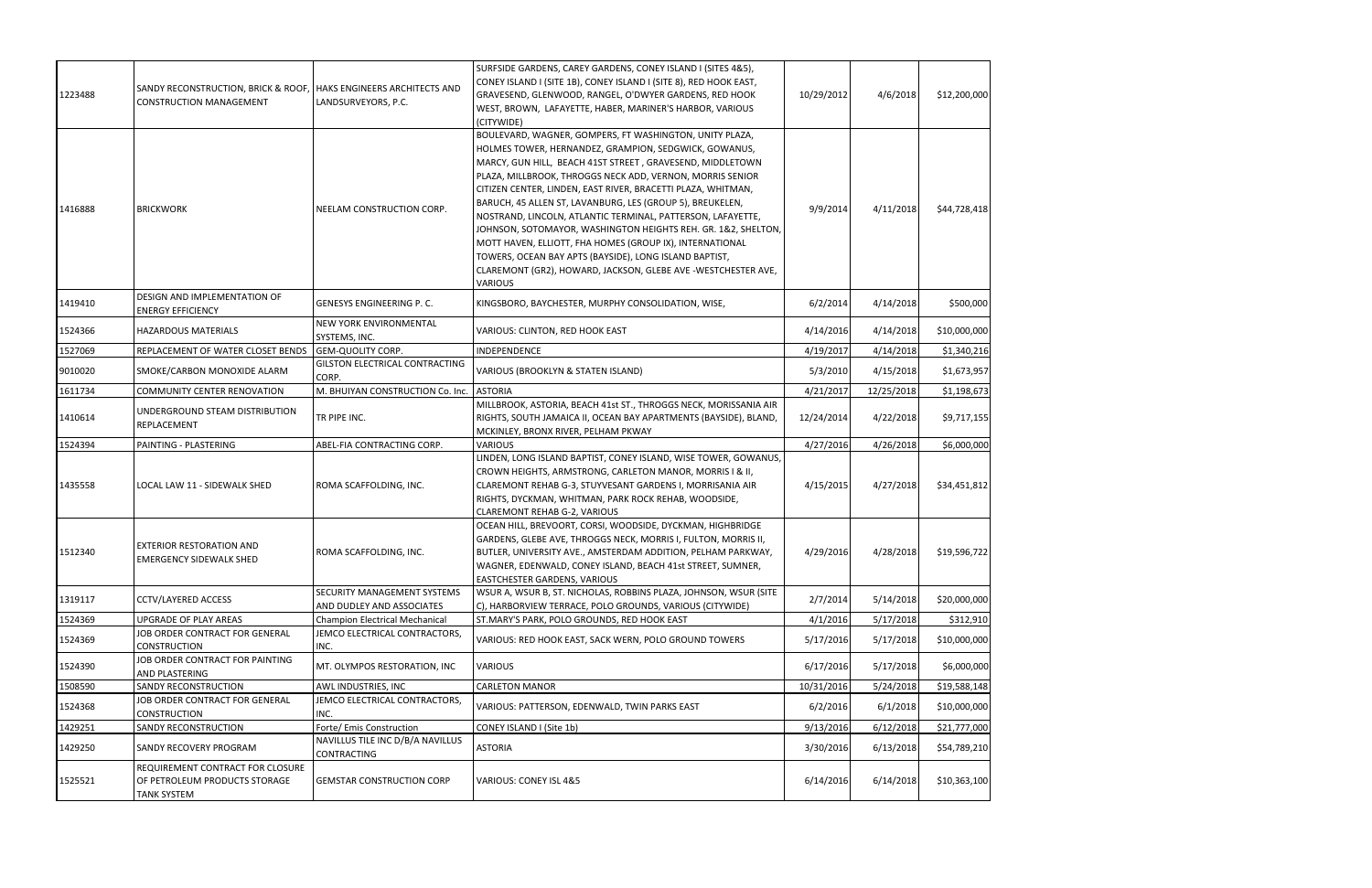| 1524370 | JOB ORDER CONTRACT FOR GENERAL<br><b>CONSTRUCTION</b> | M. BHUIYAN CONSTRUCTION Co. Inc.                     | ARMSTRONG II, 303 VERNON, ARMSTRONG, BUSHWICK II (GROUP E),<br>GARVEY (GROUP A), INGERSOLL                                                                                                                                                                                                                         | 6/21/2016  | 6/20/2018 | \$10,000,000 |
|---------|-------------------------------------------------------|------------------------------------------------------|--------------------------------------------------------------------------------------------------------------------------------------------------------------------------------------------------------------------------------------------------------------------------------------------------------------------|------------|-----------|--------------|
| 1521729 | <b>GAS PIPING REPLACEMENT</b>                         | CHAPLES A. DIMINO INC.                               | GRAVESEND                                                                                                                                                                                                                                                                                                          | 4/5/2017   | 6/29/2018 | \$1,499,995  |
| 1510734 | <b>CONSTRUCTION SERVICES</b>                          |                                                      | LIRO PROGRAM AND CONSTRUCTION   VARIOUS (CITYWIDE): RIIS, TILDEN, CYPRESS HILLS, AMSTERDAM                                                                                                                                                                                                                         | 7/1/2015   | 6/30/2018 | \$9,000,000  |
| 1510737 | <b>CONSTRUCTION SERVICES</b>                          | TDX CONSTRUCTION CORPORATION                         | VARIOUS (CITYWIDE): BREUKELEN, 45 ALLEN STR., 830 AMSTERDAM AVE.,<br>BARUCH, BARUCH ADDITION, DOUGLASS, EAST RIVER, JOHNSON,<br>LEXINGTON, MANHATTANVILLE REHAB (GROUP 2), MANHATTANVILLE<br>REHAB (GROUP 3), REHAB PROGRAM (TAFT), FOREST, DYCKMAN, LINDEN                                                        | 7/1/2015   | 6/30/2018 | \$10,000,000 |
| 1510740 | <b>CONSTRUCTION SERVICES</b>                          | D & B ENGINEERS AND ARCHITECTS,<br>P.C. D/B/A        | VARIOUS (CITYWIDE)                                                                                                                                                                                                                                                                                                 | 7/1/2015   | 6/30/2018 | \$9,000,000  |
| 1510743 | <b>CONSTRUCTION SERVICES</b>                          | HAKS ENGINEERS ARCHITECTS AND<br>LANDSURVEYORS, P.C. | DOUGLASS, HOLMES, ISAACS, LOWER EAST SIDE REHAB (GROUP 5),<br>LEXINGTON, REHAB PROGRAM (WISE REHAB), BOSTON SECTOR, FOREST,<br>MELROSE, THROGGS NECK, ADAMS, WASHINGTON, ALBANY II, BETANCES<br>II, BETANCES III, BETANCES IV, BREUKELEN, BREVOORT, BUTLER, VARIOUS                                                | 7/1/2015   | 6/30/2018 | \$9,000,000  |
| 1510750 | <b>CONSTRUCTION SERVICES</b>                          | <b>AECOM</b>                                         | VARIOUS (CITYWIDE)                                                                                                                                                                                                                                                                                                 | 7/1/2015   | 6/30/2018 | \$9,000,000  |
| 1510755 | <b>CONSTRUCTION SERVICES</b>                          | <b>STV CONSTRUCTION INC</b>                          | VARIOUS (CITYWIDE): QUEENSBRIDGE NORTH, QUEENSBRIDGE SOUTH,<br>PATTERSON, EAST 165TH ST., MONROE, MORRISANIA, FARRAGUT,<br>NOSTRAND, SHEEPSHEAD BAY, BAISLEY PARK, SHELTON, WHITE, TILDEN,<br>SEDGWICK, ST. NICHOLAS                                                                                               | 7/1/2015   | 6/30/2018 | \$9,000,000  |
| 1510758 | <b>CONSTRUCTION SERVICES</b>                          | ARMAND CORPORATION                                   | VARIOUS (CITYWIDE)                                                                                                                                                                                                                                                                                                 | 7/1/2015   | 6/30/2018 | \$9,000,000  |
| 1510767 | <b>CONSTRUCTION SERVICES</b>                          | JAY SHAPIRO & ASSOCIATES INC                         | VARIOUS (CITYWIDE)                                                                                                                                                                                                                                                                                                 | 7/1/2015   | 6/30/2018 | \$9,000,000  |
| 1506434 | FIRE ESCAPE RESTORATION                               | M.S.T. GENERAL CONTRACTING<br>RESTORATION, INC.      | <b>VARIOUS</b>                                                                                                                                                                                                                                                                                                     | 3/8/2017   | 7/1/2018  | \$19,984,100 |
| 1524564 | <b>ROOF</b>                                           | AAA WINDOWS & DOORS<br>CORPORATION                   | <b>MARINER'S HARBOR</b>                                                                                                                                                                                                                                                                                            | 7/8/2016   | 7/8/2018  | \$15,000,000 |
| 1524560 | <b>HVAC UPGRADE</b>                                   | AWL INDUSTRIES, INC                                  | VARIOUS: GLENWOOD                                                                                                                                                                                                                                                                                                  | 7/11/2016  | 7/11/2018 | \$51,000,000 |
| 1524426 | <b>ELECTRICAL REPAIRS</b>                             | MECO ELECTRICAL CO., INC                             | <b>VARIOUS</b>                                                                                                                                                                                                                                                                                                     | 7/13/2016  | 7/13/2018 | \$15,000,000 |
| 1323147 | <b>EMERGENCY BOILER - SANDY RECON</b>                 | KORDUN CONSTRUCTION CORP                             | O'DWYER GDS, CONEY ISLAND-8, GRAVESEND, SURFSIDE, CAREY<br>GARDENS, CONEY ISLAND 4&5                                                                                                                                                                                                                               | 1/16/2014  | 7/16/2018 | \$18,949,686 |
| 1524557 | <b>HVAC UPGRADE</b>                                   | AWL INDUSTRIES, INC                                  | <b>THROGGS NECK</b>                                                                                                                                                                                                                                                                                                | 7/19/2016  | 7/19/2018 | \$15,000,000 |
| 1524558 | <b>HVAC UPGRADE</b>                                   | AWL INDUSTRIES, INC                                  | VARIOUS                                                                                                                                                                                                                                                                                                            | 7/19/2016  | 7/19/2018 | \$15,000,000 |
| 1524572 | <b>CCTV/LAYERED ACCESS</b>                            | JEMCO ELECTRICAL CONTRACTORS,<br>INC.                | VARIOUS: BAYVIEW, STAPLETON, BUSHWICK                                                                                                                                                                                                                                                                              | 7/20/2016  | 7/20/2018 | \$15,000,000 |
| 1323155 | <b>EMERGENCY BOILER - SANDY RECON</b>                 | MARIC MECHANICAL, INC.                               | BAYSIDE, CARLETON MANOR, HAMMEL, REDFERN, OCEAN BAY (BAYSIDE)                                                                                                                                                                                                                                                      | 12/23/2013 | 7/22/2018 | \$13,133,638 |
| 1506769 | ELEVATOR REHAB/MAINTENANCE                            | ALLIANCE ELEVATOR COMPANY                            | BAILEY AVE/W 193RD ST                                                                                                                                                                                                                                                                                              | 6/10/2015  | 7/24/2018 | \$862,200    |
| 1524571 | JOB ORDER CONTRACT FOR CCTV                           | JEMCO ELECTRICAL CONTRACTORS,<br>INC.                | VARIOUS                                                                                                                                                                                                                                                                                                            | 7/26/2016  | 7/25/2018 | \$15,000,000 |
| 1524567 | <b>CCTV/LAYERED ACCESS</b>                            | CHARAN ELECTRICAL ENTERPRISES,<br>INC.               | VARIOUS: BAYCHESTER, QUEENSBRIDGE NORTH                                                                                                                                                                                                                                                                            | 8/3/2016   | 8/2/2018  | \$10,000,000 |
| 1524568 | <b>CCTV/LAYERED ACCESS</b>                            | CHARAN ELECTRICAL ENTERPRISES,<br>INC.               | VARIOUS: QUEENSBRIDGE SOUTH                                                                                                                                                                                                                                                                                        | 8/5/2016   | 8/4/2018  | \$10,000,000 |
| 1524561 | JOB ORDER CONTRACT FOR LL-11                          | ADAMS EUROPEAN CONTRACTING<br>INC.                   | VARIOUS: 1471 WATSON AVE., SOTOMAYOR                                                                                                                                                                                                                                                                               | 8/18/2016  | 8/17/2018 | \$25,000,000 |
| 1524570 | JOB ORDER CONTRACT FOR CCTV                           | SECURITY MANAGEMENT SYSTEMS<br>INC.                  | <b>VARIOUS: RIIS I</b>                                                                                                                                                                                                                                                                                             | 8/25/2016  | 8/24/2018 | \$10,000,000 |
| 1323149 | <b>EMERGENCY BOILER</b>                               | KORDUN CONSTRUCTION CORP                             | RED HOOK EAST; RED HOOK WEST                                                                                                                                                                                                                                                                                       | 1/10/2014  | 9/10/2018 | \$12,796,595 |
| 1524566 | <b>ROOF</b>                                           | APS CONTRACTORS INC                                  | <b>VARIOUS</b>                                                                                                                                                                                                                                                                                                     | 9/13/2016  | 9/12/2018 | \$15,000,000 |
| 1524569 | JOC ORDED CONTRACT FOR CCTV                           | <b>Security Management</b>                           | <b>VARIOUS</b>                                                                                                                                                                                                                                                                                                     | 9/14/2016  | 9/13/2018 | \$10,000,000 |
| 1429264 | SANDY RECONSTRUCTION - ENTRANCES                      | TECHNICO CONSTRUCTION SERVICES                       | <b>WALD</b>                                                                                                                                                                                                                                                                                                        | 6/26/2017  | 9/24/2018 | \$6,671,000  |
| 1516956 | CONTRACTING CONSULTING SERVICES                       | THE GORDIAN GROUP                                    | BUSHWICK, CONEY ISLAND, OCEAN BAY APTS (BAYSIDE), RED HOOK WEST<br>GOWANUS, BARUCH, RED HOOK EAST, HIGHBRIDGE GARDENS, ASTORIA,<br>SURFSIDE, GRAVESEND, POLO GROUNDS, HABER, GRANT, CONEY ISLAND<br>(SITE 8), CAREY GARDENS, HAMMEL, PATTERSON, WHITE, EAST RIVER,<br>CLINTON, 1471 WATSON AVE., EDENWALD, VARIOUS | 9/29/2015  | 9/28/2018 | \$15,000,000 |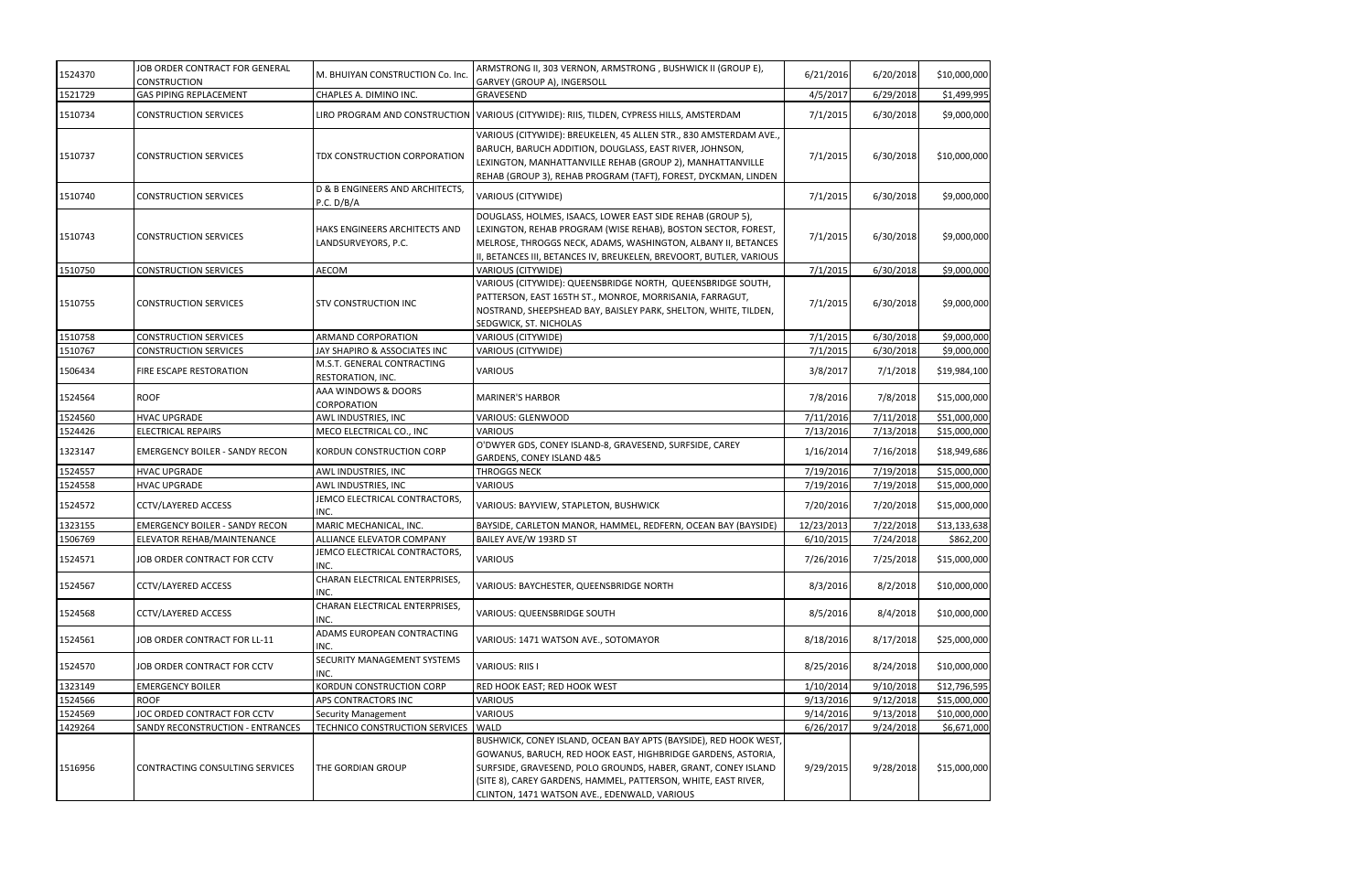| 1320244 | LOCAL LAW 11 - FAÇADE                             | ROMA SCAFFOLDING, INC.                                     | SEDGWICK, GOWANUS, MARCY, GUN HILL, BEACH 41ST, GRAVESEND,<br>MIDDLETOWN PLAZA, MILLBROOK, THROGGS NECK ADD, VERNON,<br>MORRIS SENIOR CITIZEN CENTER, LINDEN, CASTLE HILL, COLLEGE AVE -<br>EAST 165TH ST, DOUGLASS, LAFAYETTE GARDENS, PARK AVE E 122,123 ST,<br>GARVEY GROUP A, 303 VERNON, 1925 HARRISON AVE, FHA HOUSES<br>(GROUP IX), CAREY GARDENS, VARIOUS                                                 | 7/27/2014  | 10/7/2018  | \$31,326,509 |
|---------|---------------------------------------------------|------------------------------------------------------------|-------------------------------------------------------------------------------------------------------------------------------------------------------------------------------------------------------------------------------------------------------------------------------------------------------------------------------------------------------------------------------------------------------------------|------------|------------|--------------|
| 1505369 | <b>EXTERIOR RESRORATION</b>                       | APS CONTRACTORS INC                                        | WHITMAN                                                                                                                                                                                                                                                                                                                                                                                                           | 8/15/2016  | 10/15/2018 | \$29,393,616 |
| 1506809 | UNDERGROUND WATER PIPING                          | <b>EMPIRE CONTROL</b>                                      | <b>CARVER</b>                                                                                                                                                                                                                                                                                                                                                                                                     | 5/2/2017   | 10/23/2018 | \$3,964,377  |
| 1435557 | LOCAL LAW 11 - SIDEWALK SHED                      | S & N BUILDERS, INC.                                       | CAMPOS PLAZA II, SMITH HOUSES, BETANCES, SAMUEL (MHOP) I,<br>PALMETTO GARDENS, OCEAN HILL - BROWNSVILLE, ROCKAWAY<br>PARKWAY, LENOX ROAD, UNITY PLAZA, BORINQUEN PLAZA II, RUTLAND<br>TOWER, BERRY ST., BORINQUEN PLAZA I, HOPE GARDENS, VARIOUS                                                                                                                                                                  | 4/27/2015  | 10/24/2018 | \$20,656,083 |
| 1525466 | ASBESTOS AND LEAD ABATEMENT                       | <b>GENESIS ENVORONMENTAL</b><br>CONSULTANTS, INC.          | SAINT NICHOLAS, CYPRESS HILLS, TILDEN, WHITE, 1471 WATSON AVE.,<br>PATTERSON                                                                                                                                                                                                                                                                                                                                      | 10/28/2016 | 10/27/2018 | \$5,952,257  |
| 1618845 | <b>GAS PIPING REPLACEMENT</b>                     | DDS MECHANICAL PLUMBING                                    | EDENWALD, SOTOMAYOR, FOREST, PATTERSON, MARBLE HILL,<br>MORRISANIA AIR RIGHTS                                                                                                                                                                                                                                                                                                                                     | 11/10/2016 | 11/9/2018  | \$13,590,272 |
| 1610154 | <b>GENERAL CONSTRUCTION</b>                       | <b>GRIDSPAN CORPORATION</b>                                | VARIOUS                                                                                                                                                                                                                                                                                                                                                                                                           | 11/10/2016 | 11/10/2018 | \$10,000,000 |
| 1521950 | UNDERGROUNG WATER PIPING                          | <b>JCC CONSTRUCTION CORP</b>                               | <b>ELLIOTT</b>                                                                                                                                                                                                                                                                                                                                                                                                    | 5/22/2017  | 11/13/2018 | \$1,467,000  |
| 1524562 | JOC CONTRACT FOR LL-11 WORK                       | AKRO GENEGAL CONTRACTING INC.                              | <b>VARIOUS</b>                                                                                                                                                                                                                                                                                                                                                                                                    | 11/16/2016 | 11/15/2018 | \$25,000,000 |
| 1524563 | JOC CONTRACT FOR LL-11 WORK                       | AKRO GENEGAL CONTRACTING INC.                              | <b>VARIOUS</b>                                                                                                                                                                                                                                                                                                                                                                                                    | 11/16/2016 | 11/16/2018 | \$25,000,000 |
| 1506804 | UNDERGROUNG WATER PIPING                          | EMPIRE CONTROL ABATEMENT INC                               | LEXINGTON                                                                                                                                                                                                                                                                                                                                                                                                         | 6/2/2017   | 11/23/2018 | \$2,790,000  |
| 1616102 | CELLAR ABATEMENT AND RESTORATION                  | <b>CORBEX INC.</b>                                         | SOTOMAYOR                                                                                                                                                                                                                                                                                                                                                                                                         | 4/5/2017   | 12/1/2018  | \$6,996,316  |
| 1508596 | SANDY RECONSTRUCTION                              | TECHNICO CONSTRUCTION SERVICES<br><b>INC</b>               | CONEY ISLAND 4 & 5                                                                                                                                                                                                                                                                                                                                                                                                | 4/18/2016  | 12/5/2018  | \$52,971,000 |
| 1432202 | COMPREHENSIVE IMPROVEMENTS                        | LIRO PROGRAM AND CONSTRUCTION QUEENSBRIDGE NORTH AND SOUTH |                                                                                                                                                                                                                                                                                                                                                                                                                   | 12/23/2014 | 12/22/2018 | \$4,764,754  |
| 1429248 | <b>DISASTER RECOVERY</b>                          | NAVILLUS TILE INC                                          | LA GUARDIA                                                                                                                                                                                                                                                                                                                                                                                                        | 5/23/2017  | 1/13/2019  | \$19,420,000 |
| 1620630 | GAS PIPING REPLACEMENT                            | RICHARD PLUMBING AND HEATING                               | <b>WASHINGTON, EAST RIVER</b>                                                                                                                                                                                                                                                                                                                                                                                     | 1/17/2017  | 1/17/2019  | \$13,210,994 |
| 1520053 | SANDY RECONSTRUCTION                              | MAC FHIONNGHAILE & SONS                                    | REDFERN, CONEY ISLAND, RED HOOK EAST, CONEY ISLAND (SITE 8),<br>HAMMEL, CAREY GARDENS, OCEAN BAY APTS. (BAYSIDE), GOWANUS,<br><b>HABER</b>                                                                                                                                                                                                                                                                        | 1/20/2016  | 1/19/2019  | \$21,000,000 |
| 1622438 | <b>ROOF WATER TANKS</b>                           | ROSENWACK TANK CO LLC                                      | VARIOUS (BRONX & QUEENS): MURPHY                                                                                                                                                                                                                                                                                                                                                                                  | 1/26/2017  | 1/25/2019  | \$23,609,342 |
| 1121721 | A/E SERVICES FOR BRICKWORK                        | NELLIGAN WHITE ARCHITECTS PLLC                             | AMSTERDAM, WHITMAN, INGERSOLLL, VARIOUS (BROOKLYN)                                                                                                                                                                                                                                                                                                                                                                | 10/11/2011 | 1/27/2019  | \$6,210,000  |
| 1520058 | SANDY RECONSTRUCTION                              | AWL INDUSTRIES, INC                                        | VARIOUS                                                                                                                                                                                                                                                                                                                                                                                                           | 2/2/2016   | 2/1/2019   | \$5,100,000  |
| 1520075 | SANDY RECONSTRUCTION                              | RICHARD PLUMBING AND HEATING                               | POLO GROUNDS, OCEAN BAY APARTMENTS (BAYSIDE), GRAVESEND,<br>CONEY ISLAND, RED HOOK EAST, MARCY, SHEEPSHEAD BAY,<br>BROWNSVILLE, CONEY ISLAND I (SITES 4 & 5)                                                                                                                                                                                                                                                      | 2/5/2016   | 2/4/2019   | \$3,000,000  |
| 1520078 | SANDY RECONSTRUCTION                              | RICHARD PLUMBING AND HEATING                               | GRANT, GRAVESEND, EAST RIVER, CLINTON                                                                                                                                                                                                                                                                                                                                                                             | 2/5/2016   | 2/4/2019   | \$3,000,000  |
| 1520060 | SANDY RECONSTRUCTION                              | AWL INDUSTRIES, INC                                        | VARIOUS                                                                                                                                                                                                                                                                                                                                                                                                           | 2/9/2016   | 2/8/2019   | \$5,100,000  |
| 1520048 | SANDY RECONSTRUCTION                              | NEW YORK ENVIRONMENTAL<br>SYSTEMS                          | POLO GROUNDS TOWERS, BARUCH, OCEAN BAY (BAYSIDE), REDFERN, RED<br>HOOK EAST, RED HOOK WEST, SURFSIDE GARDENS, OCEAN BAY<br>(OCEANSIDE)                                                                                                                                                                                                                                                                            | 2/16/2016  | 2/15/2019  | \$3,000,000  |
| 1616098 | <b>ELECTRICAL REPAIRS</b>                         | EIA ELECTRIC, INC.                                         | VARIOUS                                                                                                                                                                                                                                                                                                                                                                                                           | 2/22/2017  | 2/21/2019  | \$15,000,000 |
| 1520071 | SANDY RECONSTRUCTION                              | AWL INDUSTRIES, INC                                        | <b>VARIOUS: LINCOLN</b>                                                                                                                                                                                                                                                                                                                                                                                           | 2/23/2016  | 2/22/2019  | \$5,100,000  |
| 1518902 | <b>GROUNDS</b>                                    | M. Bhuiyan Construction Co. Inc.                           | <b>VARIOUS: GUN HILL</b>                                                                                                                                                                                                                                                                                                                                                                                          | 3/11/2016  | 3/11/2019  | \$2,000,000  |
| 1616096 | ELECTRICAL UPGRADE                                | RALACE ELECTRICAL CONTRACTORS                              | VARIOUS                                                                                                                                                                                                                                                                                                                                                                                                           | 3/13/2017  | 3/12/2019  | \$15,000,000 |
| 1111520 | CCTV/LAYERED ACCESS, ENTR/EXIT<br><b>DWELLING</b> | BILTMORE GENERAL CONTRACTORS<br><b>INC</b>                 | EDENWALD, HOLMES TOWERS, DYCKMAN, FIRST HOUSES, ISAACS,<br>JOHNSON, KING TOWERS, LEHMAN, MARBLE HILL, MITCHELL, POLO<br>GROUNDS TOWERS, TAFT, UPACA (SITE 5), UPACA (SITE 6), WILSON                                                                                                                                                                                                                              | 12/16/2011 | 3/15/2019  | \$10,500,000 |
| 1111521 | <b>CCTV/LAYERED ACCESS</b>                        | <b>BILTMORE GENERAL CONTRACTORS</b><br><b>INC</b>          | 45 ALLEN ST, 830 AMSTERDAM AVENUE, AMSTERDAM, BARUCH, BARUCH<br>ADDITION, CAMPOS PLAZA II, CARVER, CHELSEA, CHELSEA ADDITION,<br>DOUGLASS, DOUGLASS ADDITION, ELLIOTT, FARRAGUT, FULTON,<br>HAMMEL, HERNANDEZ, HOLMES TOWERS, ISAACS, LA GUARDIA,<br>LEXINGTON, LOWER EAST SIDE I INFILL, MELTZER TOWER, RUTGERS,<br>SEWARD PARK EXT, SMITH, TWO BRIDGES URA (SITE 7), VLADECK,<br>WASHINGTON: VARIOUS (CITYWIDE) | 12/15/2011 | 3/15/2019  | \$19,500,000 |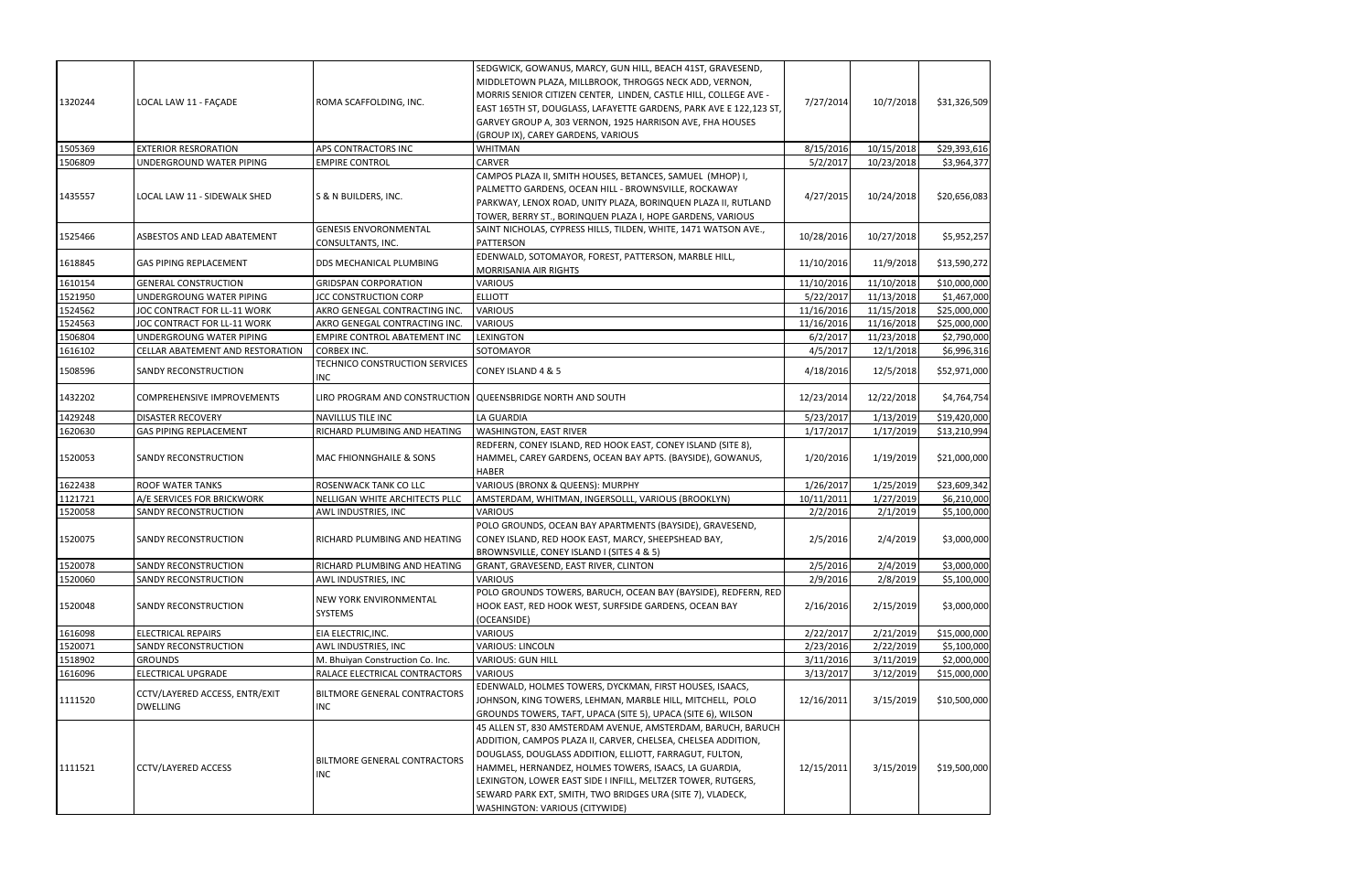| 1319109 | <b>CCTV/LAYERED ACCESS</b>      | CHARAN ELECTRICAL ENTERPRISES,<br>INC.                   | BETANCES, MILL BROOK, SOUNDVIEW, BRONXCHESTER, MCKINLEY,<br>THROGGS NECK, FOREST, CLAREMONT, DAVIDSON, PATTERSON, LATIMER,<br>WAGNER, MOORE, SEDGWICK, GUN HILL, FT. INDEPENDENCE, BAILEY,<br>BETANCES IV, MORRISANIA AIR                                                                                                                                                  | 11/20/2013 | 3/15/2019  | \$20,000,000 |
|---------|---------------------------------|----------------------------------------------------------|----------------------------------------------------------------------------------------------------------------------------------------------------------------------------------------------------------------------------------------------------------------------------------------------------------------------------------------------------------------------------|------------|------------|--------------|
| 1319110 | <b>CCTV/LAYERED ACCESS</b>      | SECURITY MANAGEMENT SYSTEMS<br>AND DUDLEY AND ASSOCIATES | TAYLOR WYTHE, SHEEPSHEAD, TILDEN, FT. WASHINGTON,<br>MANHATTANVILLE, HOPE GARDENS, HYLAN, TAFT REHABS, CLINTON,<br>ROBINSON, UPACA 5, SAMUEL MHOP 1, WEST BRIGHTON, NEW LANE<br>AREA, CASTLE HILL, WAGNER, WEST BRIGHTON, MARKHAM, BAYVIEW,<br><b>BERRY ST., GOWANUS</b>                                                                                                   | 2/6/2014   | 3/15/2019  | \$20,000,000 |
| 1600679 | FIRE ALARM AND FIRE SUPPRESSION | TYCO FIRE SECURITY (US) MANA                             | RED HOOK EAST, ROOSEVELT, PENN-WORTMAN, BUSHWICK HOUSES II,<br>POLO GROUNDS, SUMNER                                                                                                                                                                                                                                                                                        | 3/19/2016  | 3/18/2019  | \$50,000,000 |
| 1429249 | SANDY RECONSTRUCTION            | TECHNICO CONSTRUCTION SERVICES                           | <b>CAMPOS PLAZA II</b>                                                                                                                                                                                                                                                                                                                                                     | 6/23/2017  | 3/20/2019  | \$18,863,000 |
| 1319115 | <b>CCTV/LAYERED ACCESS</b>      | MIDLAND ELECTRICAL CONTRACTING,<br><b>CORP</b>           | CYPRESS HILLS, VLADECK, LINCOLN, HARBORVIEW TERRACE,<br>MIDDLETOWN PLAZA, EASTCHESTER GARDENS, ADAMS, 154 WEST 84TH<br>STREET, DE HOSTOS APTS, CORSI, FARRAGUT, PARKSIDE, BAYVIEW,<br>MARLBORO, BARUCH, SMITH, STAPLETON, MARBLE HILL, BREVOORT,<br>GRAVESEND, SHEEPSHEAD, CASSIDY/LAFFAYETTE, TWIN PARKS EAST (SITE<br>9), TWIN PARKS WEST (SITE 1&2): VARIOUS (CITYWIDE) | 2/5/2014   | 3/22/2019  | \$20,000,000 |
| 1622231 | ROOF TANKS                      | AMERICAN PIPE & TANK LINING CO.<br>INC.                  | <b>VARIOUS</b>                                                                                                                                                                                                                                                                                                                                                             | 3/29/2017  | 3/28/2019  | \$21,826,959 |
| 1105790 | ELEVATOR REHAB/MAINTENANCE      | JOHN MARTIN ASSOCIATES, INC.                             | GARVEY, FORT INDEPENDENCE, CAREY GARDENS, GLENMORE,<br>WSUR(BWN)                                                                                                                                                                                                                                                                                                           | 9/26/2011  | 4/7/2019   | \$450,000    |
| 1429247 | SANDY RECONSTRUCTION            | ADAMS EUROPEAN CONTRACTING<br>INC.                       | <b>GOWANUS</b>                                                                                                                                                                                                                                                                                                                                                             | 2/13/2017  | 4/13/2019  | \$40,304,000 |
| 1429265 | <b>DISASTER RECOVERY</b>        | FORTE/EMIS CONSTRUCTION                                  | <b>EAST RIVER</b>                                                                                                                                                                                                                                                                                                                                                          | 5/3/2017   | 4/14/2019  | \$44,777,000 |
| 1518900 | <b>GROUNDS IMPROVEMENTS</b>     | Champion Electrical Mechanical,<br><b>BUILDER CORP.</b>  | <b>VARIOUS: MARCY</b>                                                                                                                                                                                                                                                                                                                                                      | 4/21/2016  | 4/21/2019  | \$2,000,000  |
| 1432931 | <b>ELECTRICAL</b>               | COMMUNITY ELECTRIC INC.                                  | RIIS I                                                                                                                                                                                                                                                                                                                                                                     | 8/5/2015   | 5/26/2019  | \$887,000    |
| 1402406 | SANDY RECONSTRUCTION,           | D & B ENGINEERS AND ARCHITECTS,<br>P.C. D/B/A            | VARIOUS: CONEY ISLAND (SITE 1B), LES REHAB (GROUP 5), WALD, SMITH,<br>RIIS, RIIS II, ASTORIA, GOWANUS, RANGEL, TWO BRIDGES, LA GUARDIA,<br><b>EAST RIVER, ISAACS</b>                                                                                                                                                                                                       | 5/27/2014  | 5/26/2019  | \$6,950,000  |
| 1402407 | <b>SANDY RECONSTRUCTION</b>     | LIRO PROGRAM AND CONSTRUCTION   WHITMAN, INGERSOLLL      |                                                                                                                                                                                                                                                                                                                                                                            | 5/27/2014  | 5/26/2019  | \$6,850,000  |
| 1402412 | SANDY RECONSTRUCTION            | STV CONSTRUCTION INC                                     | VARIOUS (CITYWIDE): GOWANUS, CASTLE HILL, BOULEVARD,<br>BUSHWICK/HYLAN, CAMPOS PLAZA II, RIIS, RIIS II, SMITH, WALD,<br><b>STAPLETON</b>                                                                                                                                                                                                                                   | 5/27/2014  | 5/26/2019  | \$10,350,000 |
| 1402416 | SANDY RECONSTRUCTION            | URS CORPORATION                                          | VARIOUS (CITYWIDE)                                                                                                                                                                                                                                                                                                                                                         | 5/27/2014  | 5/26/2019  | \$150,000    |
| 1402418 | SANDY RECONSTRUCTION            | AECOM                                                    | VARIOUS (CITYWIDE): ASTORIA, ISAACS, BARUCH, WALD                                                                                                                                                                                                                                                                                                                          | 5/27/2014  | 5/26/2019  | \$2,000,000  |
| 1402421 | SANDY RECONSTRUCTION            | <b>SHAW ENVIRONMENTAL &amp;</b><br><b>INFRASTRUCTURE</b> | VARIOUS (CITYWIDE)                                                                                                                                                                                                                                                                                                                                                         | 5/27/2014  | 5/26/2019  | \$2,350,000  |
| 1402428 | SANDY RECONSTRUCTION            | GILBANE BUILDING COMPANY                                 | <b>VARIOUS</b>                                                                                                                                                                                                                                                                                                                                                             | 5/27/2014  | 5/26/2019  | \$25,000     |
| 1402432 | SANDY RECONSTRUCTION            | JACOBS PROJECT MANAGEMENT CO                             | VARIOUS (CITYWIDE): GRAVESEND, CONEY ISLAND I (SITES 4 & 5),<br>REDFERN, OCEAN BAY APARTMENTS (BAYSIDE), SMITH, RED HOOK EAST,<br><b>BARUCH, CAREY GARDENS</b>                                                                                                                                                                                                             | 5/27/2014  | 5/26/2019  | \$35,350,000 |
| 1402434 | SANDY RECONSTRUCTION            | HAKS ENGINEERS ARCHITECTS AND<br>LANDSURVEYORS, P.C.     | <b>CONEY ISLAND</b>                                                                                                                                                                                                                                                                                                                                                        | 5/27/2014  | 5/26/2019  | \$7,350,000  |
| 1402437 | SANDY RECONSTRUCTION            | TDX CONSTRUCTION CORPORATION                             | CONEY ISLAND, PINK, VARIOUS                                                                                                                                                                                                                                                                                                                                                | 5/27/2014  | 5/26/2019  | \$9,350,000  |
| 1402525 | SANDY RECONSTRUCTION            | ARMAND CORPORATION                                       | VARIOUS (CITYWIDE): LES REHAB (GROUP 5), TWO BRIDGES URA(SITE 7),<br>LA GUARDIA                                                                                                                                                                                                                                                                                            | 5/27/2014  | 5/26/2019  | \$2,350,000  |
| 1402529 | SANDY RECONSTRUCTION            | JAY SHAPIRO & ASSOCIATES INC                             | VARIOUS: BARUCH, ISAACS, ASTORIA, CAMPOS PLAZA II, LA GUARDIA, RIIS<br>II, ELLIOTT, RANGEL, WALD, EAST RIVER,                                                                                                                                                                                                                                                              | 5/27/2014  | 5/26/2019  | \$3,350,000  |
| 1316523 | HEATING - SANDY                 | JEMCO ELECTRICAL CONTRACTORS,<br>INC.                    | RIIS I, CONEY ISL-8, GRAVESEND, O'DWYER GDS, SURFSIDE, BAYSIDE,<br>HAMMEL, REDFERN, BARUCH, SMITH, BAYVIEW, CAREY, CONEY ISLAND,<br><b>RED HOOK EAST</b>                                                                                                                                                                                                                   | 6/11/2013  | 5/26/2019  | \$13,092,001 |
| 1616106 | <b>BRICK/ROOF REPLACEMENT</b>   | S & N BUILDERS, INC.                                     | SOTOMAYOR                                                                                                                                                                                                                                                                                                                                                                  | 5/19/2017  | 11/17/2019 | \$21,303,373 |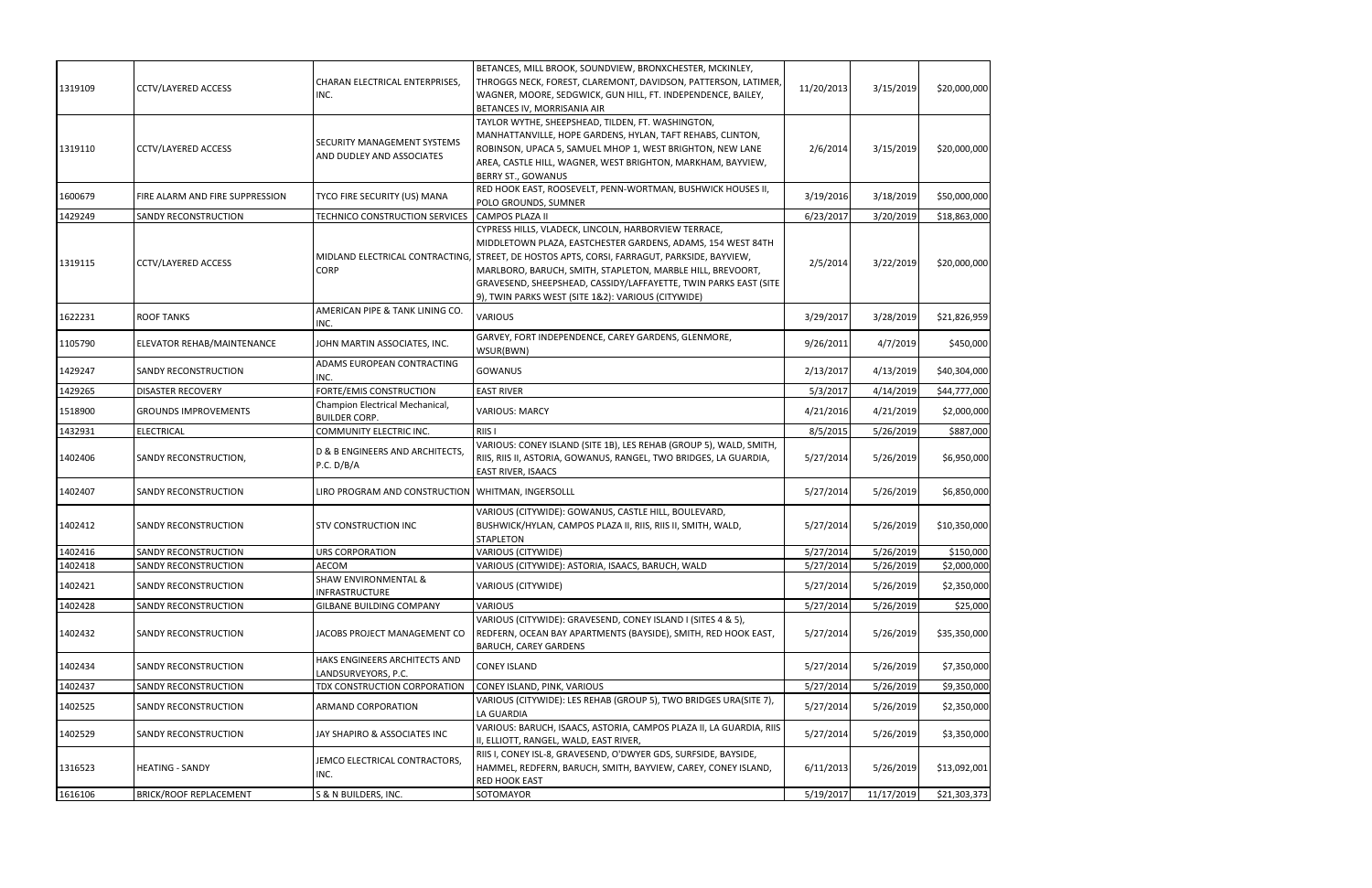| 1229585 | <b>BRICKWORK</b>                                      | SHARAN BUILDERS INC                                          | MCKINLEY, PARKSIDE, PATTERSON, MELROSE, JACKSON, WASHINGTON<br>AVE, REDFERN, WATSON AVE, BUTLER, REID APARTMENTS, LATIMER<br>GARDENS, WEST TREMONT, STUYVESANT, CONEY ISLAND, CONEY ISLAND<br>(4&5), SUTTER AVE, LANGSTON HUGHES, CYPRESS HILLS, HYLAN, WHITE,<br>WHITMAN, WEEKSVILLE, GOWANUS, DYCKMAN, PARK ROCK REHAB,<br>CARLETON MANOR, MORRISANIA AIR RIGHTS, ARMSTRONG II,<br>CLAREMONT REHAB, LONG ISLAND BAPTIST, O'DWYER GARDENS, PARK<br>ROCK CONSOLIDATION, STERLING, LINDEN, WOODSIDE, MORRIS I,<br>SOTOMAYOR, FOREST, 1162 WASHINGTON AVE, VARIOUS | 12/2/2013  | 6/3/2019   | \$22,496,322 |
|---------|-------------------------------------------------------|--------------------------------------------------------------|------------------------------------------------------------------------------------------------------------------------------------------------------------------------------------------------------------------------------------------------------------------------------------------------------------------------------------------------------------------------------------------------------------------------------------------------------------------------------------------------------------------------------------------------------------------|------------|------------|--------------|
| 1610155 | JOB ORDER CONTRACT FOR GENERAL<br><b>CONSTRUCTION</b> | WDF INC.                                                     | VARIOUS                                                                                                                                                                                                                                                                                                                                                                                                                                                                                                                                                          | 6/9/2017   | 6/8/2019   | \$10,000,000 |
| 1610158 | JOB ORDER CONTRACT FOR GENERAL<br>CONSTRUCTION        | WDF INC.                                                     | <b>VARIOUS</b>                                                                                                                                                                                                                                                                                                                                                                                                                                                                                                                                                   | 6/9/2017   | 6/8/2019   | \$10,000,000 |
| 1504738 | <b>BRICKWORK</b>                                      | ABAX INCORPORATED                                            | <b>BUSHWICK/HYLAN, CASTLE HILL HOUSES,</b>                                                                                                                                                                                                                                                                                                                                                                                                                                                                                                                       | 6/9/2015   | 6/30/2019  | \$25,275,466 |
| 1529478 | <b>GROUNDS IMPROVEMENTS</b>                           | EMPIRE CONTROL ABATEMENT INC.                                | POLO GROUNDS, HOLMES TOWERS, JEFFERSON, TILDEN, VAN DYKE,<br>CYPRESS HILLS, WISE, PINK, LAFAYETTE,                                                                                                                                                                                                                                                                                                                                                                                                                                                               | 7/8/2016   | 7/8/2019   | \$10,000,000 |
| 1508571 | <b>DISASTER RECOVERY</b>                              | NAVILLUS TILE INC                                            | <b>REDFERN</b>                                                                                                                                                                                                                                                                                                                                                                                                                                                                                                                                                   | 5/22/2017  | 8/9/2019   | \$92,287,000 |
| 1430479 | <b>BRICKWORK/ROOFS</b>                                | HAKS ENGINEERS ARCHITECTS AND<br>LANDSURVEYORS, P.C.         | SOTOMAYOR                                                                                                                                                                                                                                                                                                                                                                                                                                                                                                                                                        | 8/11/2014  | 8/10/2019  | \$9,213,995  |
| 1203167 | Architectural and Engineering Services                | PURCELL ARCHITECTS                                           | INGERSOLLL, GRAVESEND, HABER, O'DWYER GARDENS, SURFSIDE<br>GARDENS, HAMMEL, ELLIOTT, LAFAYETTE, HUGHES APTS, CARLETON<br>MANOR, ISAACS, VARIOUS                                                                                                                                                                                                                                                                                                                                                                                                                  | 4/2/2012   | 8/12/2019  | \$9,716,401  |
| 1508594 | SANDY RECONSTRUCTION                                  | ADAMS EUROPEAN CONTRACTING<br>INC.                           | <b>CONEY ISLAND</b>                                                                                                                                                                                                                                                                                                                                                                                                                                                                                                                                              | 1/20/2017  | 8/16/2019  | \$62,340,000 |
| 1634363 | SANDY RECONSTRUCTION - ROOF                           | TECHNICO CONSTRUCTION SERVICES                               | RED HOOK EAST, RED HOOK WEST                                                                                                                                                                                                                                                                                                                                                                                                                                                                                                                                     | 6/22/2017  | 9/9/2019   | \$55,695,000 |
| 1433079 | SANDY RECONSTRUCTION                                  | JEMCO ELECTRICAL CONTRACTORS,<br>INC.                        | REDFERN, O'DWYER GARDENS, GRAVESEND, CONEY ISLAND, OCEAN BAY<br>(BAYSIDE), SMITH HOUSES, HAMMEL, BARUCH, ASTORIA, ALBANY,<br>BORINQUEN PLAZA II, CARVER, GOMPERS, INGERSOLLL, MARCY, RED<br>HOOK WEST, SACKWERN, WASHINGTON, WEBSTER, POLO GROUNDS,<br>HAMMEL, RIIS, SURFSIDE GARDENS, VAN DYKE I, RED HOOK EAST                                                                                                                                                                                                                                                 | 3/25/2015  | 11/9/2019  | \$21,411,305 |
| 1616103 | <b>BRICK/ROOF REPLACEMENT</b>                         | A. B. C. D. Construction Corp.                               | SOTOMAYOR                                                                                                                                                                                                                                                                                                                                                                                                                                                                                                                                                        | 5/19/2017  | 11/17/2019 | \$26,269,379 |
| 1430088 | <b>FACADE RESTORATION</b>                             | D & B ENGINEERS AND ARCHITECTS,<br>P.C. D/B/A                | <b>JOHN MITCHEL</b>                                                                                                                                                                                                                                                                                                                                                                                                                                                                                                                                              | 12/23/2014 | 12/22/2019 | \$4,969,745  |
| 1431439 | A/E Design Services for Restoration                   | GANDHI ENGINEERING, INC.                                     | VARIOUS: PARKSIDE, BETANCES I, BETANCES II, BETANCES III, BRONX<br>RIVER ADDITION, CLAREMONT PARKWAY, DAVIDSON, FOREST,<br>HIGHBRIDGE REHABS, HIGHBRIDGE GARDENS, MITCHEL, MONROE,<br>MORRISANIA, MOTT HAVEN, SEDGWICK, SMITH, THROGGS NECK,<br><b>WEBSTER</b>                                                                                                                                                                                                                                                                                                   | 2/11/2015  | 2/10/2020  | \$2,500,000  |
| 1203146 | A/E Design Services for Restoration                   | NELLIGAN WHITE ARCHITECTS PLLC                               | RED HOOK EAST, SOTOMAYOR, CAREY GARDENS, BARUCH, LAVANBURG<br>HOMES, VARIOUS                                                                                                                                                                                                                                                                                                                                                                                                                                                                                     | 4/2/2012   | 2/29/2020  | \$29,780,873 |
| 1203159 | A/E Design Services                                   | <b>MDSZERBATY &amp; ASSOCIATES</b><br>ARCHITECTURE LLC       | VARIOUS BOROUGHS AND DEVELOPMENTS                                                                                                                                                                                                                                                                                                                                                                                                                                                                                                                                | 4/2/2012   | 3/14/2020  | \$3,846,154  |
| 1121725 | A/E SERVICES FOR BRICKWORK                            | <b>SUPERSTRUCTURES: ENGINEERS &amp;</b><br><b>ARCHITECTS</b> | BARUCH, RIIS, BREUKELEN, BREVOORT, BROWNSVILLE, ISAACS,<br>JEFFERSON, MARCY, PARK AVENUE-EAST 122ND, 123RD STREETS,<br>RANGEL, RED HOOK EAST, RED HOOK WEST, SUMNER, (VARIOUS -<br><b>BROOKLYN &amp; MANHATTAN)</b>                                                                                                                                                                                                                                                                                                                                              | 10/3/2011  | 3/22/2020  | \$11,450,000 |
| 1502000 | SANDY RECONSTRUCTION                                  | MDSZERBATY & ASSOCIATES<br>ARCHITECTURE LLC                  | <b>OCEAN BAY (BAYSIDE)</b>                                                                                                                                                                                                                                                                                                                                                                                                                                                                                                                                       | 3/24/2015  | 3/23/2020  | \$6,279,040  |
| 1501696 | SANDY RECONSTRUCTION                                  |                                                              | CURTIS & GINSBERG ARCHITECTS, LLP O'DWYER GARDENS, CONEY ISLAND I (SITE 8), SURFSIDE GARDENS                                                                                                                                                                                                                                                                                                                                                                                                                                                                     | 4/13/2015  | 4/12/2020  | \$8,695,320  |
| 1505459 | <b>CCTV/LAYERED ACCESS</b>                            | D & B ENGINEERS AND ARCHITECTS,<br>P.C. D/B/A                | VARIOUS; CARLETON MANOR; HAMMEL; REDFERN                                                                                                                                                                                                                                                                                                                                                                                                                                                                                                                         | 4/15/2015  | 4/14/2020  | \$13,350,444 |
| 1502005 | SANDY RECONSTRUCTION                                  | KOHN PEDERSEN FOX ASSOCIATES                                 | RED HOOK EAST; RED HOOK WEST                                                                                                                                                                                                                                                                                                                                                                                                                                                                                                                                     | 4/27/2015  | 4/26/2020  | \$6,627,000  |
| 1505445 | SANDY RECONSTRUCTION                                  | STV CONSTRUCTION INC                                         | <b>BARUCH; LAVANBURG HOMES</b>                                                                                                                                                                                                                                                                                                                                                                                                                                                                                                                                   | 5/26/2015  | 5/25/2020  | \$5,411,250  |
| 1505454 | SANDY RECONSTRUCTION                                  | AECOM                                                        | CAREY GARDENS, CONEY ISLAND I; GRAVESEND; HABER                                                                                                                                                                                                                                                                                                                                                                                                                                                                                                                  | 8/10/2015  | 8/9/2020   | \$10,522,099 |
| 1514775 | SANDY RECONSTRUCTION                                  | JACOBS PROJECT MANAGEMENT CO                                 | CONEY ISLAND (SITE 8), O'DWYER GARDENS, SURFSIDE GARDENS                                                                                                                                                                                                                                                                                                                                                                                                                                                                                                         | 8/12/2015  | 8/11/2020  | \$13,237,579 |